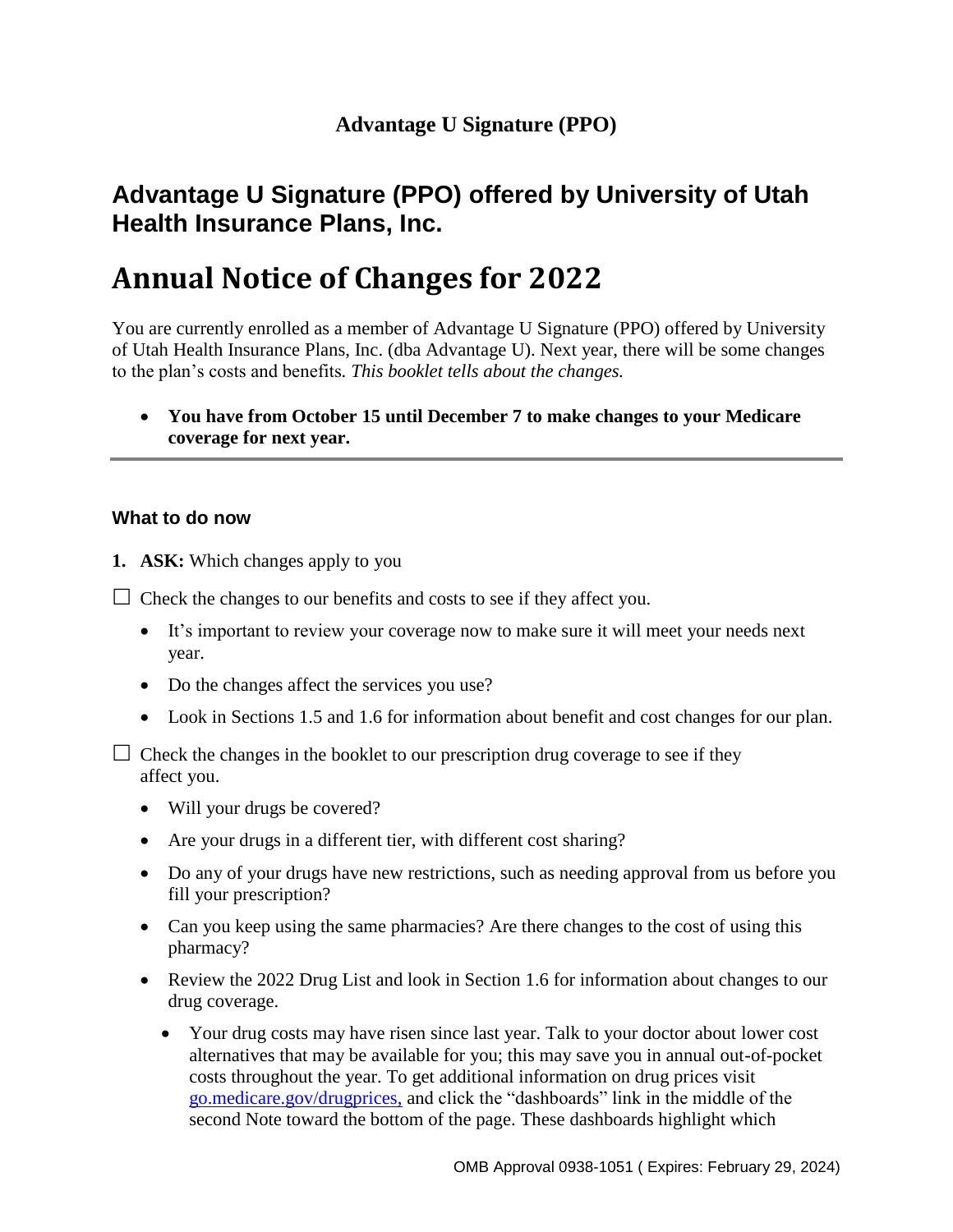manufacturers have been increasing their prices and also show other year-to-year drug price information. Keep in mind that your plan benefits will determine exactly how much your own drug costs may change.

 $\Box$  Check to see if your doctors and other providers will be in our network next year.

- Are your doctors, including specialists you see regularly, in our network?
- What about the hospitals or other providers you use?
- Look in Section 1.3 for information about our *Provider Directory*.

 $\Box$  Think about your overall health care costs.

- How much will you spend out-of-pocket for the services and prescription drugs you use regularly?
- How much will you spend on your premium and deductibles?
- How do your total plan costs compare to other Medicare coverage options?

 $\Box$  Think about whether you are happy with our plan.

**2. COMPARE:** Learn about other plan choices

 $\Box$  Check coverage and costs of plans in your area.

- Use the personalized search feature on the Medicare Plan Finder at [www.medicare.gov/plan-compare](http://www.medicare.gov/plan-compare) website.
- Review the list in the back of your *Medicare & You 2022* handbook.
- Look in Section 3.2 to learn more about your choices.

 $\Box$  Once you narrow your choice to a preferred plan, confirm your costs and coverage on the plan's website.

### **3. CHOOSE:** Decide whether you want to change your plan

- If you don't join another plan by December 7, 2021, you will be enrolled in Advantage U Signature (PPO).
- To change to a **different plan** that may better meet your needs, you can switch plans between October 15 and December 7.
- **4. ENROLL:** To change plans, join a plan between **October 15** and **December 7, 2021**
	- If you don't join another plan by **December 7, 2021**, you will be enrolled in Advantage U Signature (PPO).
	- If you join another plan by **December 7, 2021**, your new coverage will start on **January 1, 2022**. You will be automatically disenrolled from your current plan.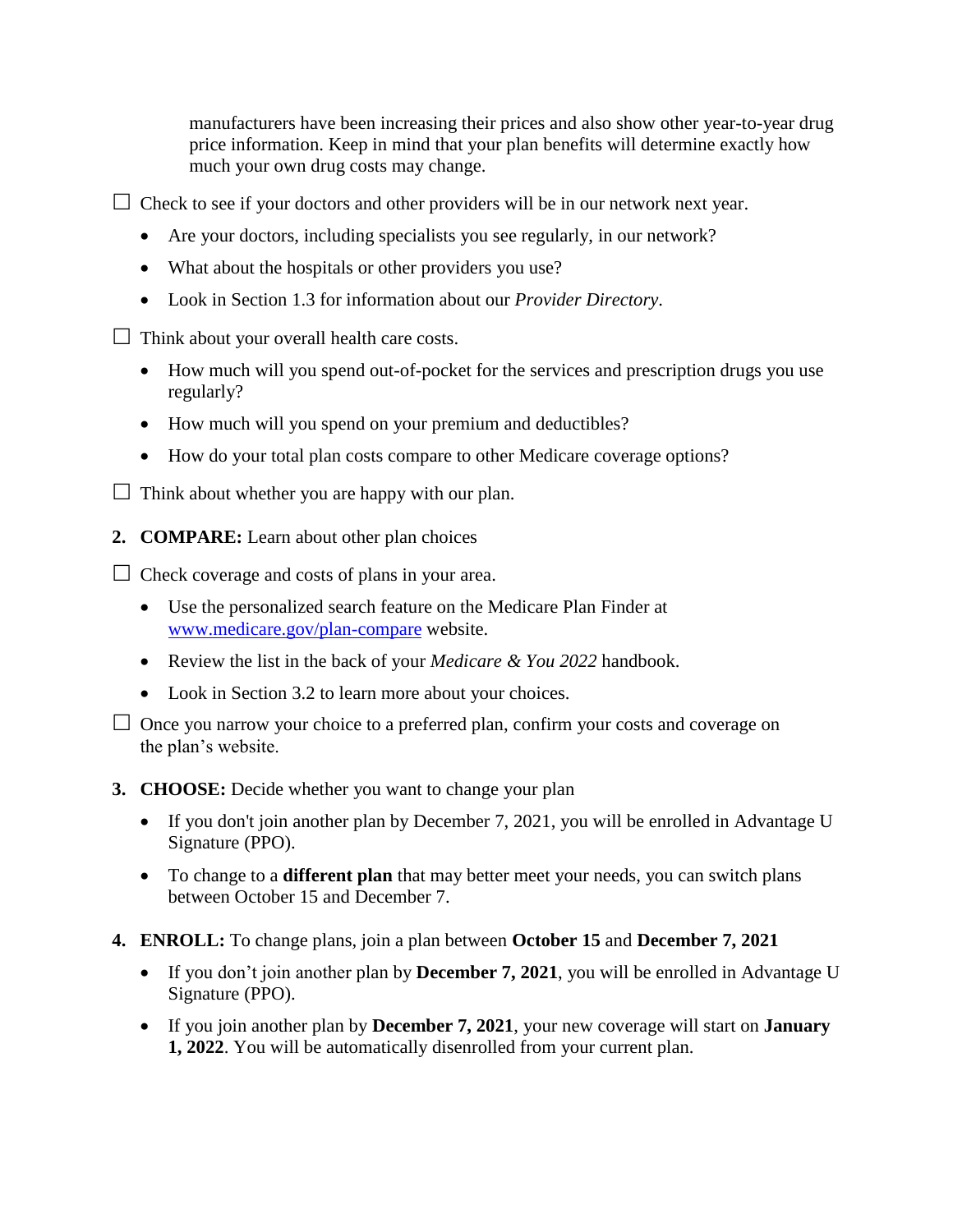## **Additional Resources**

- Please contact our Customer Service number at 855-275-0374 for additional information. (TTY users should call 711*.*) Hours are 7 days a week, 8 a.m. to 8 p.m. If you are calling from April 1 through September 30, alternate technologies (for example, voicemail) will be used on weekends and holidays.
- This document may be available in other formats such as braille, large print, or other alternate formats. This document may be available in non-English language. For additional information call the Customer Service number listed above*.*
- **Coverage under this Plan qualifies as Qualifying Health Coverage (QHC)** and satisfies the Patient Protection and Affordable Care Act's (ACA) individual shared responsibility requirement. Please visit the Internal Revenue Service (IRS) website at [www.irs.gov/Affordable-Care-Act/Individuals-and-Families](http://www.irs.gov/Affordable-Care-Act/Individuals-and-Families) for more information.

## **About Advantage U Signature (PPO)**

- University of Utah Health Insurance Plan's Advantage U is a PPO with a Medicare contract. Enrollment in Advantage U depends on contract renewal.
- When this booklet says "we," "us," or "our," it means University of Utah Health Insurance Plans. When it says "plan" or "our plan," it means Advantage U Signature (PPO).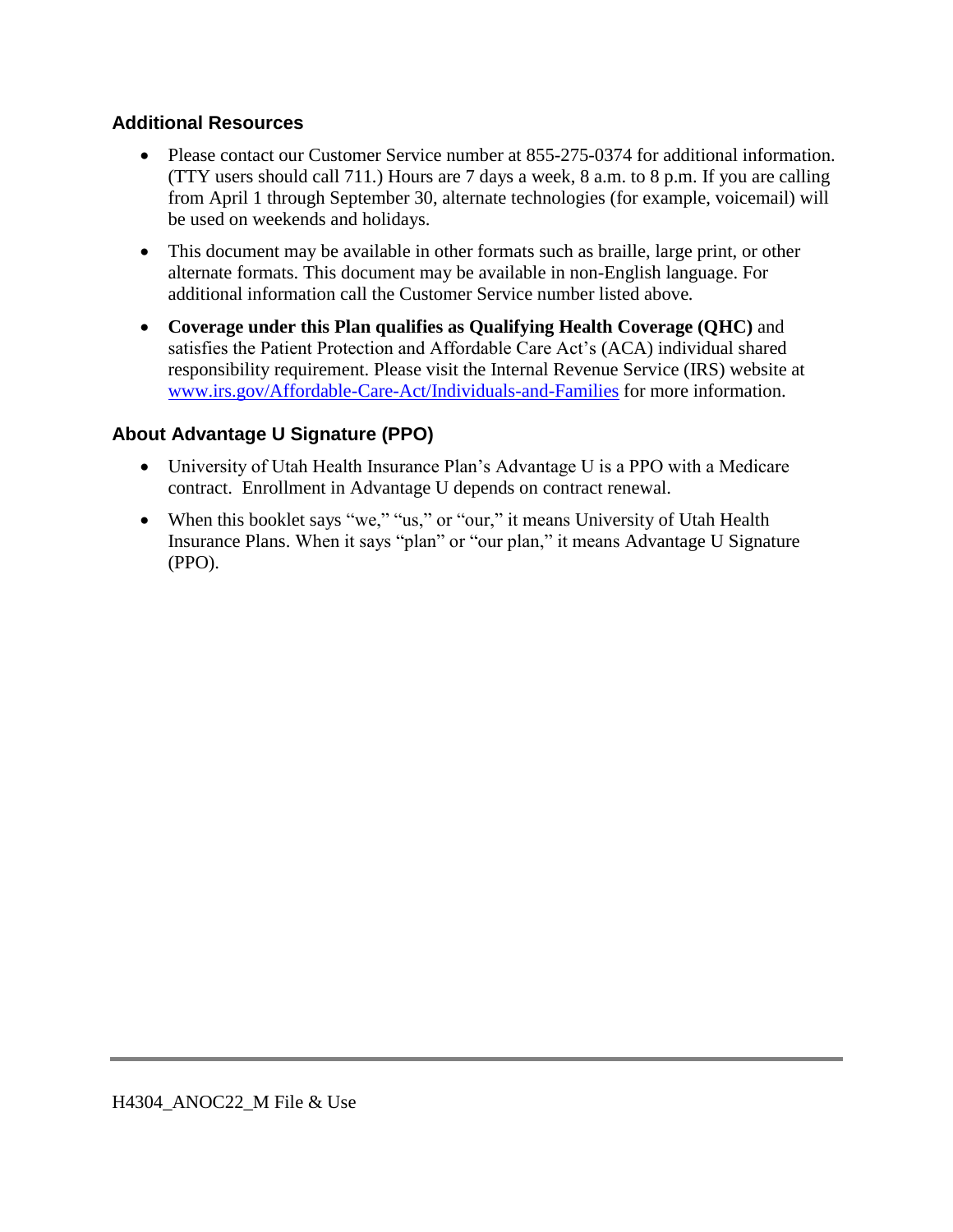## **Summary of Important Costs for 2022**

The table below compares the 2021 costs and 2022 costs for Advantage U Signature (PPO) in several important areas. **Please note this is only a summary of changes**. A copy of the *Evidence of Coverage* is located on our website at [www.AdvantageUMedicare.com.](http://www.advantageumedicare.com/) You may also call Customer Service to ask us to mail you an *Evidence of Coverage*.

| Cost                                                                                                                                                   | $2021$ (this year)                                                                                                                                                                                                                                | $2022$ (next year)                                                                                                                                                                                                                                |
|--------------------------------------------------------------------------------------------------------------------------------------------------------|---------------------------------------------------------------------------------------------------------------------------------------------------------------------------------------------------------------------------------------------------|---------------------------------------------------------------------------------------------------------------------------------------------------------------------------------------------------------------------------------------------------|
| Monthly plan premium*<br>* Your premium may be higher or<br>lower than this amount. See Section<br>1.1 for details.                                    | \$0                                                                                                                                                                                                                                               | \$0                                                                                                                                                                                                                                               |
| <b>Maximum out-of-pocket amounts</b><br>This is the most you will pay<br>out-of-pocket for your covered<br>services.<br>(See Section 1.2 for details.) | From network providers:<br>\$6,900<br>From network and<br>out-of-network providers<br>combined: \$11,300                                                                                                                                          | From network providers:<br>\$6,900<br>From network and<br>out-of-network providers<br>combined: \$11,300                                                                                                                                          |
| Doctor office visits                                                                                                                                   | <b>In-Network:</b><br>Primary care visits: \$0<br>copay per visit<br>Specialist visits: \$30<br>copay per visit<br><b>Out-of-Network:</b><br>Primary care visits: 45%<br>coinsurance per visit<br>Specialist visits: 45%<br>coinsurance per visit | <b>In-Network:</b><br>Primary care visits: \$0<br>copay per visit<br>Specialist visits: \$25<br>copay per visit<br><b>Out-of-Network:</b><br>Primary care visits: 45%<br>coinsurance per visit<br>Specialist visits: 45%<br>coinsurance per visit |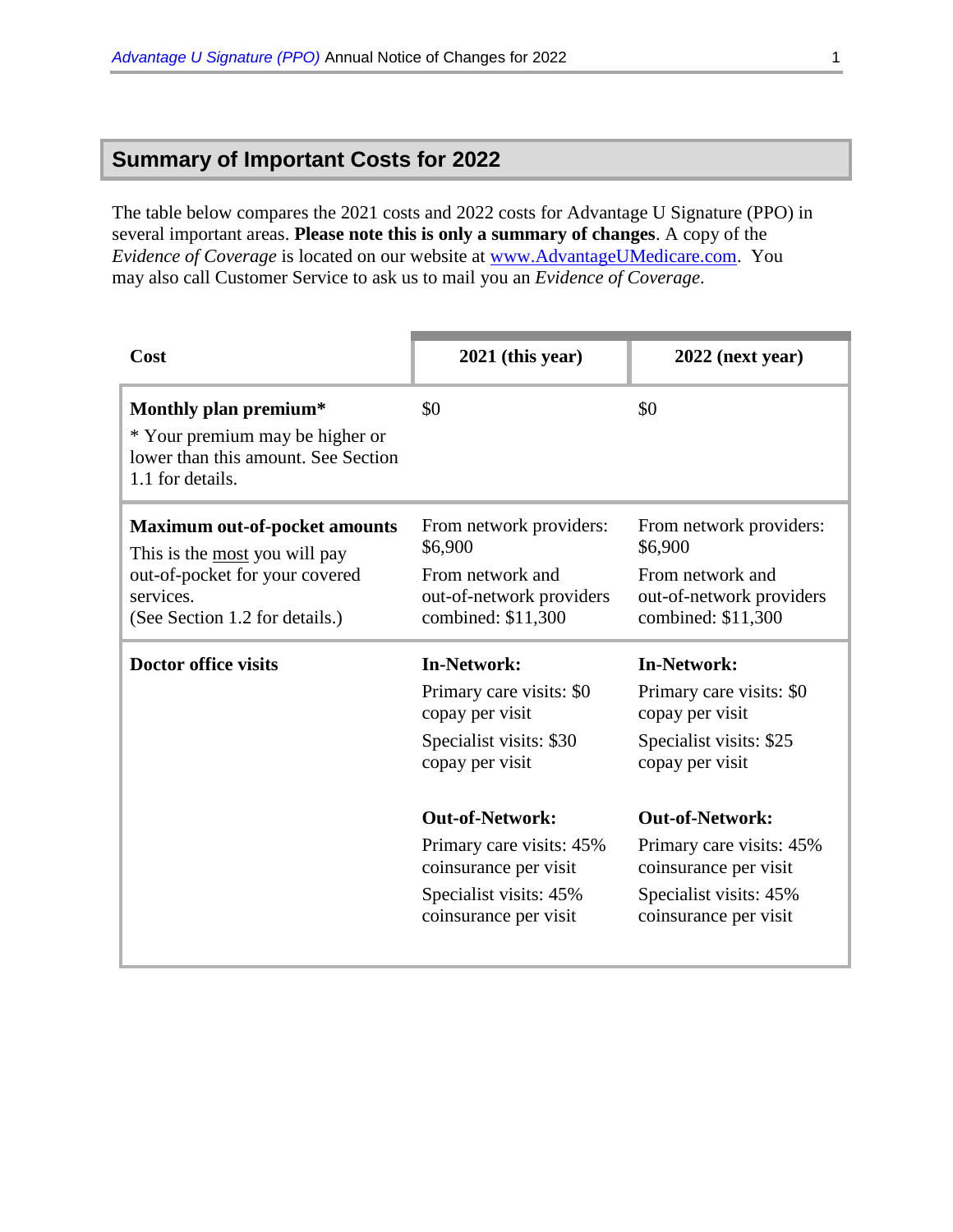| Cost                                                                                                                                                                                     | $2021$ (this year)                                                                                                | $2022$ (next year)                                                                                                                  |
|------------------------------------------------------------------------------------------------------------------------------------------------------------------------------------------|-------------------------------------------------------------------------------------------------------------------|-------------------------------------------------------------------------------------------------------------------------------------|
| <b>Inpatient hospital stays</b>                                                                                                                                                          | <b>In-Network:</b>                                                                                                | <b>In-Network:</b>                                                                                                                  |
| Includes inpatient acute, inpatient<br>rehabilitation, long-term care<br>hospitals, and other types of<br>inpatient hospital services. Inpatient<br>hospital care starts the day you are | \$325 copay per day for<br>days $1-4$ ; \$0 copay for<br>days 5-90; \$0 copay for<br>additional days              | \$325 copay per day for<br>days $1-4$ ; \$0 copay for<br>days $5-90$ ; \$0 copay for<br>additional days                             |
| formally admitted to the hospital<br>with a doctor's order. The day<br>before you are discharged is your<br>last inpatient day.                                                          | <b>Out-Of-Network:</b><br>45% coinsurance for each<br>Medicare-covered<br>inpatient hospital stay.                | <b>Out-Of-Network:</b><br>45% coinsurance for each<br>Medicare-covered<br>inpatient hospital stay.                                  |
| Part D prescription drug coverage                                                                                                                                                        | Deductible: \$200                                                                                                 | Deductible: \$200                                                                                                                   |
| (See Section 1.6 for details.)                                                                                                                                                           | Copayment/Coinsurance<br>for a one-month supply<br>during the Initial<br>Coverage Stage:                          | Copayment/Coinsurance<br>for a one-month supply<br>during the Initial Coverage<br>Stage:                                            |
|                                                                                                                                                                                          | Drug Tier 1: \$3<br>Drug Tier 2: \$10<br>$\bullet$<br>Drug Tier 3: \$47<br>Drug Tier 4: \$100<br>Drug Tier 5: 29% | Drug Tier 1: \$3<br>Drug Tier 2: \$10<br>٠<br>Drug Tier 3: \$47<br>$\bullet$<br>Drug Tier 4: \$100<br>Drug Tier 5: 29%<br>$\bullet$ |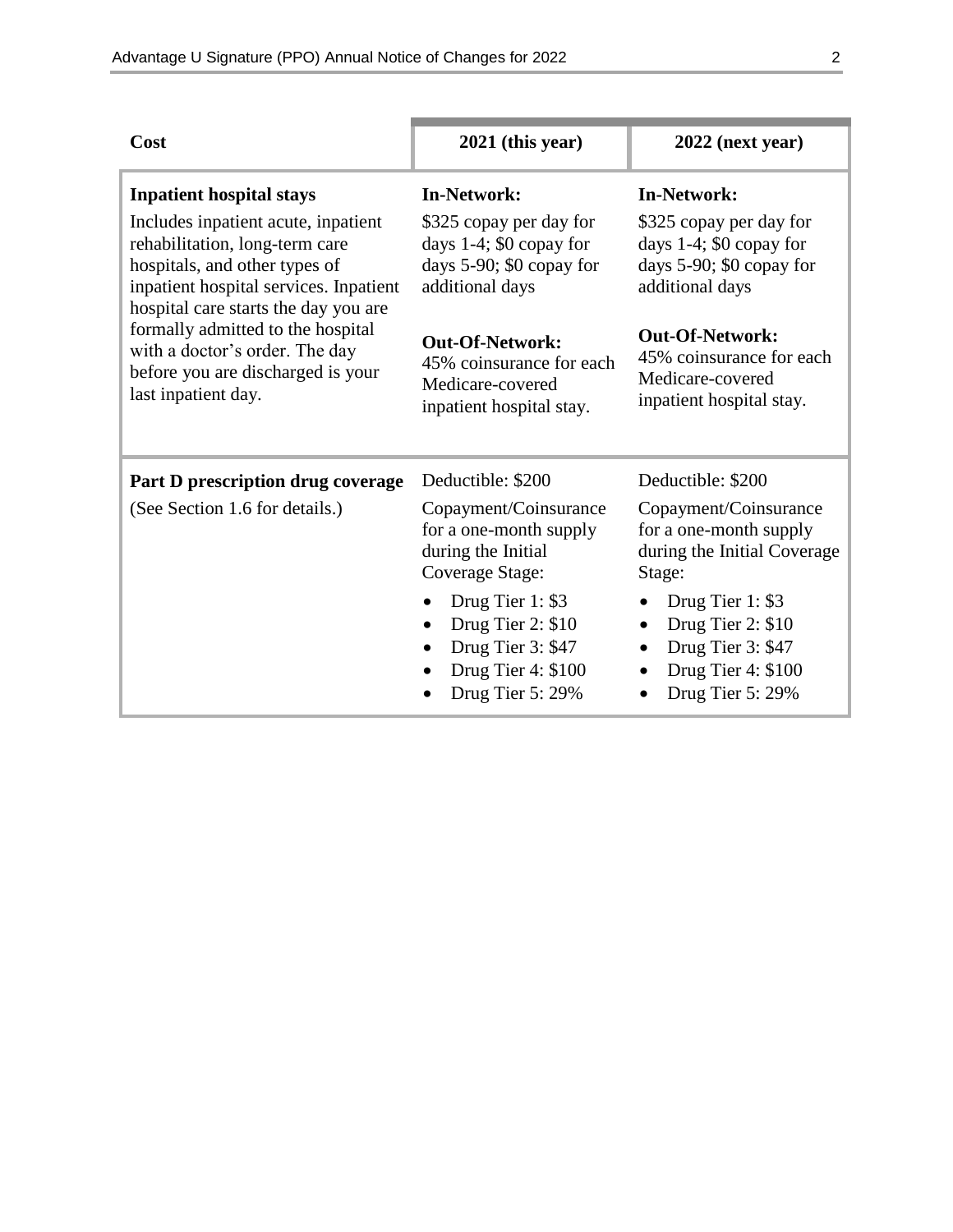## *Annual Notice of Changes* **for 2022 Table of Contents**

| <b>SECTION 1</b> | Changes to Benefits and Costs for Next Year  4         |  |
|------------------|--------------------------------------------------------|--|
|                  |                                                        |  |
|                  |                                                        |  |
|                  |                                                        |  |
|                  |                                                        |  |
|                  |                                                        |  |
|                  |                                                        |  |
| <b>SECTION 2</b> |                                                        |  |
| <b>SECTION 3</b> |                                                        |  |
|                  |                                                        |  |
|                  |                                                        |  |
| <b>SECTION 4</b> |                                                        |  |
| <b>SECTION 5</b> | Programs That Offer Free Counseling about Medicare  19 |  |
| <b>SECTION 6</b> | Programs That Help Pay for Prescription Drugs  19      |  |
| <b>SECTION 7</b> |                                                        |  |
|                  |                                                        |  |
|                  |                                                        |  |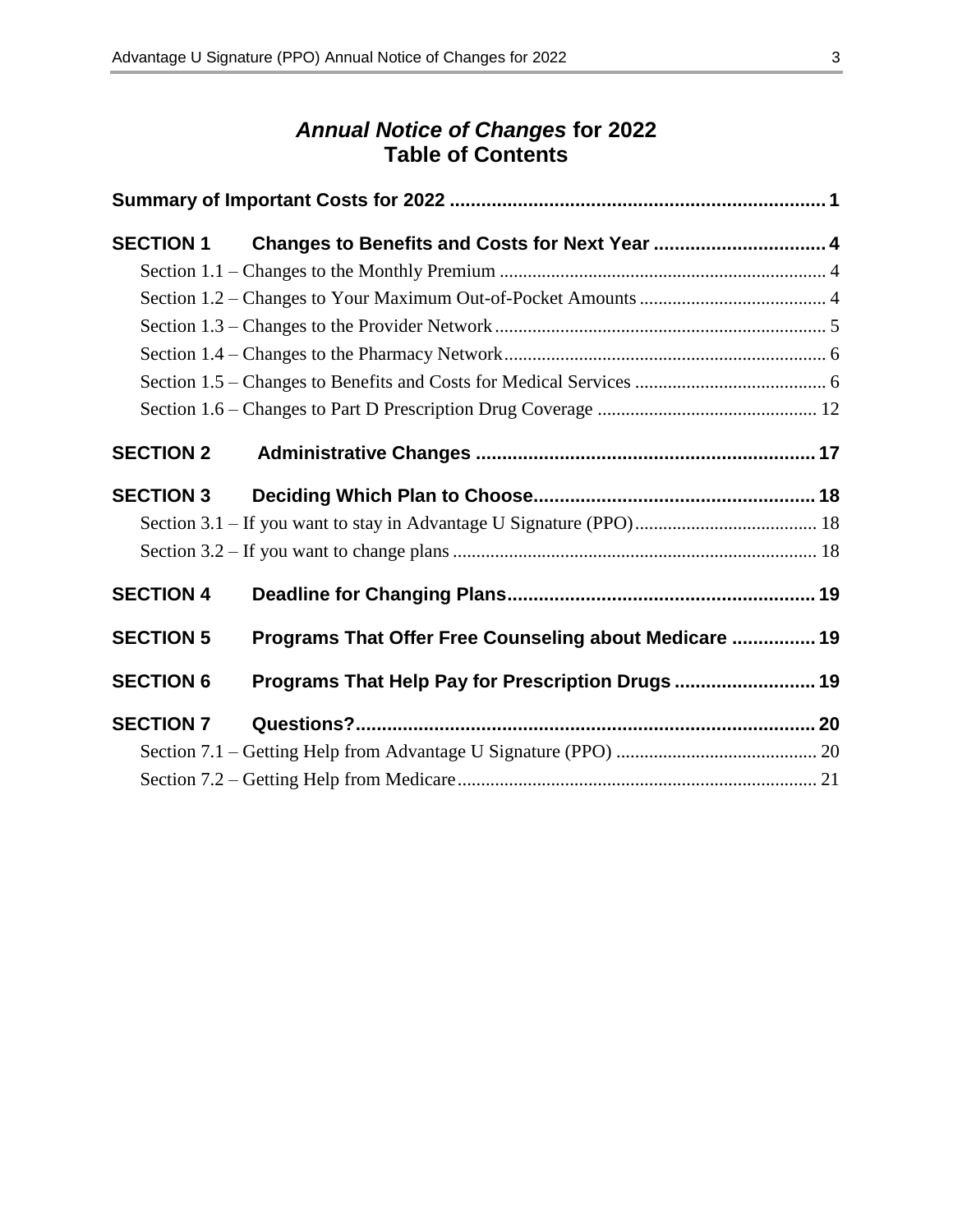## **SECTION 1 Changes to Benefits and Costs for Next Year**

## **Section 1.1 – Changes to the Monthly Premium**

| Cost                                                             | $2021$ (this year) | $2022$ (next year) |
|------------------------------------------------------------------|--------------------|--------------------|
| <b>Monthly premium</b>                                           | \$Ο                | \$0                |
| (You must also continue to pay your<br>Medicare Part B premium.) |                    |                    |

- Your monthly plan premium will be *more* if you are required to pay a lifetime Part D late enrollment penalty for going without other drug coverage that is at least as good as Medicare drug coverage (also referred to as "creditable coverage") for 63 days or more.
- If you have a higher income, you may have to pay an additional amount each month directly to the government for your Medicare prescription drug coverage.
- Your monthly premium will be *less* if you are receiving "Extra Help" with your prescription drug costs. Please see Section 7 regarding "Extra Help" from Medicare.

### **Section 1.2 – Changes to Your Maximum Out-of-Pocket Amounts**

To protect you, Medicare requires all health plans to limit how much you pay "out-of-pocket" during the year. These limits are called the "maximum out-of-pocket amounts." Once you reach this amount, you generally pay nothing for covered services for the rest of the year.

| Cost                                                                                                                                                                                                                                                                                                | $2021$ (this year) | $2022$ (next year)                                                                                                                                                                                   |
|-----------------------------------------------------------------------------------------------------------------------------------------------------------------------------------------------------------------------------------------------------------------------------------------------------|--------------------|------------------------------------------------------------------------------------------------------------------------------------------------------------------------------------------------------|
| In-network maximum out-of-pocket<br>amount<br>Your costs for covered medical<br>services (such as copays) from<br>network providers count toward your<br>in-network maximum out-of-pocket<br>amount. Your costs for prescription<br>drugs do not count toward your<br>maximum out-of-pocket amount. | \$6,900            | \$6,900<br>Once you have paid<br>\$6,900 out-of-pocket for<br>covered services, you will<br>pay nothing for your<br>covered services from<br>network providers for the<br>rest of the calendar year. |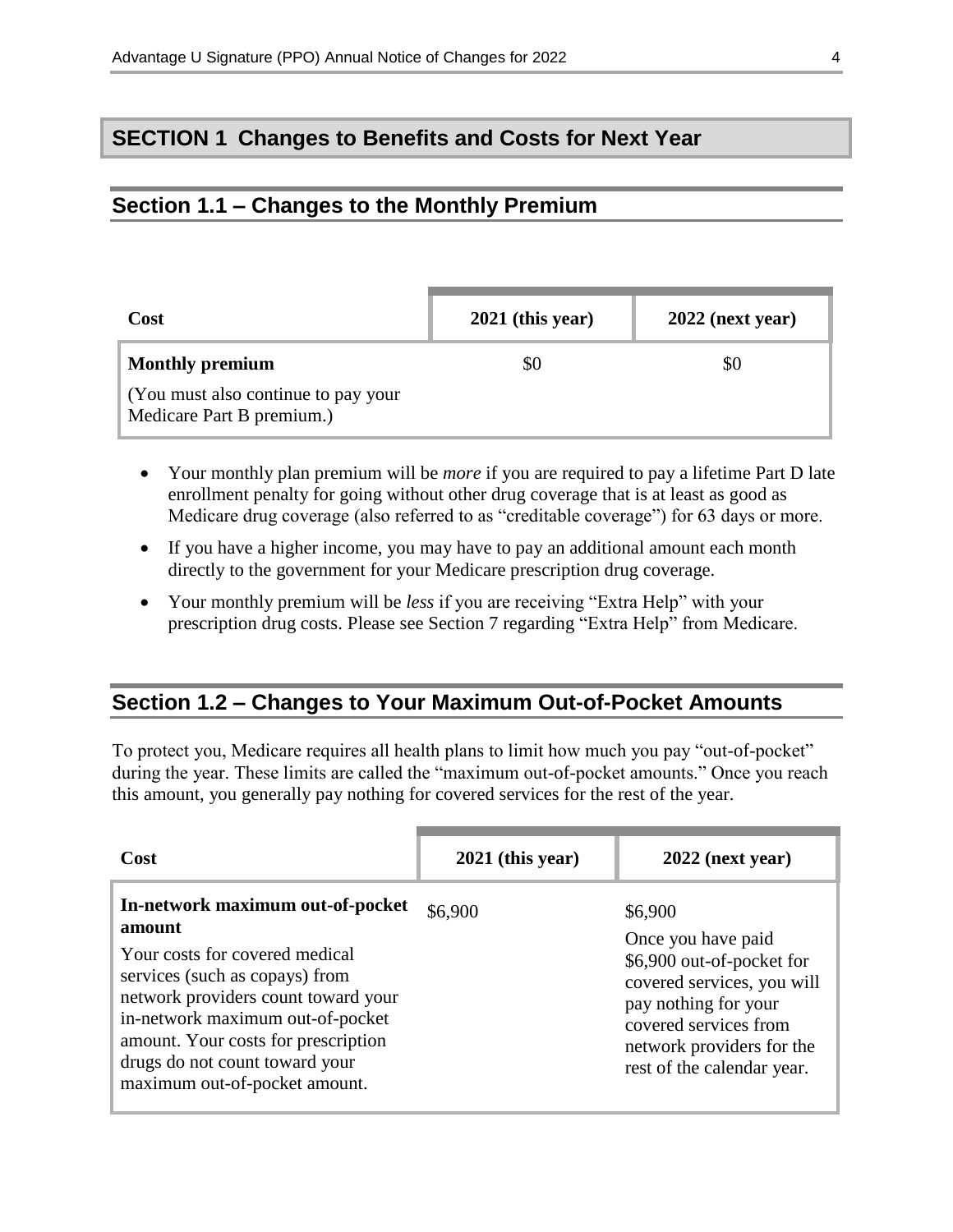| Cost                                                                                                                                                                                                                                                                                                                                                         | $2021$ (this year) | $2022$ (next year)                                                                                                                                                                                                          |
|--------------------------------------------------------------------------------------------------------------------------------------------------------------------------------------------------------------------------------------------------------------------------------------------------------------------------------------------------------------|--------------------|-----------------------------------------------------------------------------------------------------------------------------------------------------------------------------------------------------------------------------|
| Combined maximum out-of-pocket<br>amount<br>Your costs for covered medical<br>services (such as copays) from in-<br>network and out-of-network providers<br>count toward your combined<br>maximum out-of-pocket amount.<br>Your costs for outpatient prescription<br>drugs do not count toward your<br>maximum out-of-pocket amount for<br>medical services. | \$11,300           | \$11,300<br>Once you have paid<br>\$11,300 out-of-pocket for<br>covered services, you will<br>pay nothing for your<br>covered services from<br>network or out-of-network<br>providers for the rest of the<br>calendar year. |

## **Section 1.3 – Changes to the Provider Network**

There are changes to our network of providers for next year. An updated *Provider Directory* is located on our website at [www.AdvantageUMedicare.com.](http://www.advantageumedicare.com/) You may also call Customer Service for updated provider information or to ask us to mail you a *Provider Directory*. **Please review the 2022** *Provider Directory* **to see if your providers (primary care provider, specialists, hospitals, etc.) are in our network**.

It is important that you know that we may make changes to the hospitals, doctors and specialists (providers) that are part of your plan during the year. There are a number of reasons why your provider might leave your plan, but if your doctor or specialist does leave your plan, you have certain rights and protections summarized below:

- Even though our network of providers may change during the year, we must furnish you with uninterrupted access to qualified doctors and specialists.
- We will make a good faith effort to provide you with at least 30 days' notice that your provider is leaving our plan so that you have time to select a new provider.
- We will assist you in selecting a new qualified provider to continue managing your health care needs.
- If you are undergoing medical treatment you have the right to request, and we will work with you to ensure, that the medically necessary treatment you are receiving is not interrupted.
- If you believe we have not furnished you with a qualified provider to replace your previous provider or that your care is not being appropriately managed, you have the right to file an appeal of our decision.
- If you find out your doctor or specialist is leaving your plan, please contact us so we can assist you in finding a new provider to manage your care.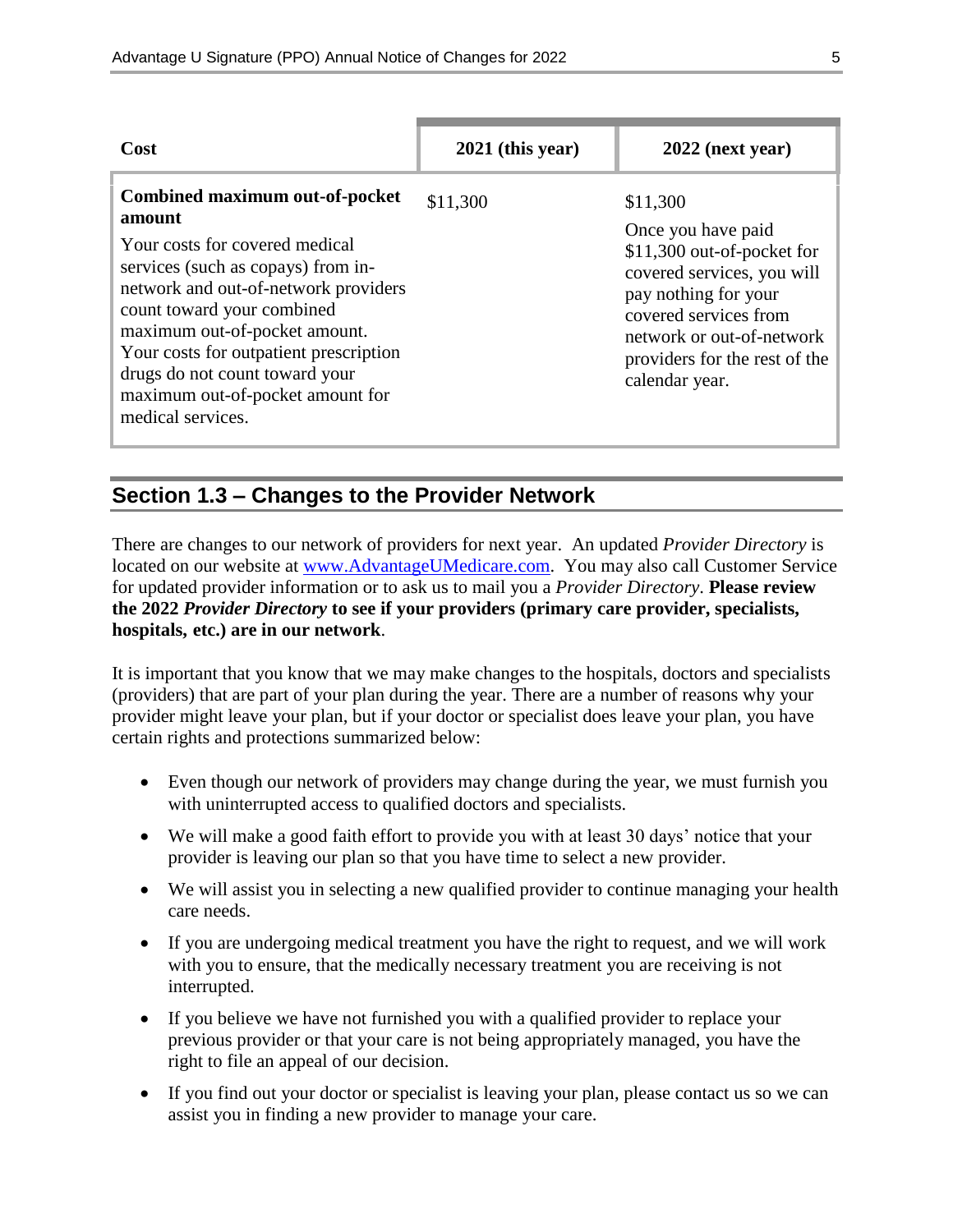## **Section 1.4 – Changes to the Pharmacy Network**

Amounts you pay for your prescription drugs may depend on which pharmacy you use. Medicare drug plans have a network of pharmacies. In most cases, your prescriptions are covered *only* if they are filled at one of our network pharmacies.

There are changes to our network of pharmacies for next year. An updated *Pharmacy Directory*  is located on our website at [www.AdvantageUMedicare.com.](http://www.advantageumedicare.com/) You may also call Customer Service for updated provider information or to ask us to mail you a *Pharmacy Directory*. **Please review the 2022** *Pharmacy Directory* **to see which pharmacies are in our network**.

## **Section 1.5 – Changes to Benefits and Costs for Medical Services**

We are changing our coverage for certain medical services next year. The information below describes these changes. For details about the coverage and costs for these services, see Chapter 4, *Medical Benefits Chart (what is covered and what you pay)*, in your *2022 Evidence of Coverage.*

#### **Opioid treatment program services**

Members of our plan with opioid use disorder (OUD) can receive coverage of services to treat OUD through an Opioid Treatment Program (OTP) which includes the following services:

- U.S. Food and Drug Administration (FDA)-approved opioid agonist and antagonist medication-assisted treatment (MAT) medications.
- Dispensing and administration of MAT medications (if applicable)
- Substance use counseling
- Individual and group therapy
- Toxicology testing
- Intake activities
- Periodic assessments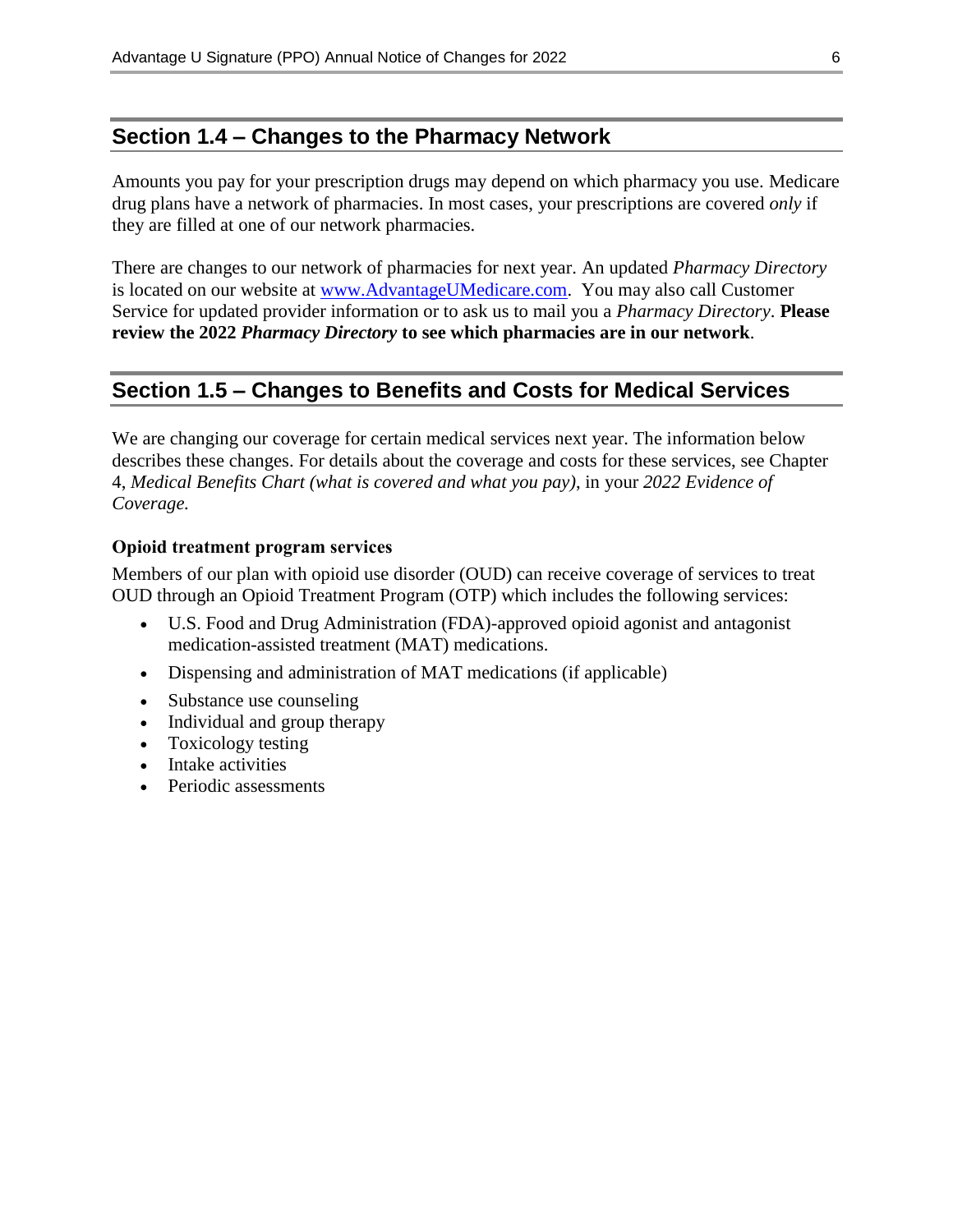| Cost                   | $2021$ (this year)                                                                                                                                                                                                                   | $2022$ (next year)                                                                                                                                                                                                                                |
|------------------------|--------------------------------------------------------------------------------------------------------------------------------------------------------------------------------------------------------------------------------------|---------------------------------------------------------------------------------------------------------------------------------------------------------------------------------------------------------------------------------------------------|
| <b>Dental Services</b> | <b>In-Network:</b><br>You pay a \$0 copay for Medicare-<br>covered dental services.                                                                                                                                                  | <b>In-Network:</b><br>You pay a \$0 copay for Medicare-<br>covered dental services.                                                                                                                                                               |
|                        | <b>Out-of-Network:</b><br>You pay 45% coinsurance for<br>Medicare-covered dental services                                                                                                                                            | <b>Out-of-Network:</b><br>You pay 45% coinsurance for<br>Medicare-covered dental services                                                                                                                                                         |
|                        | <b>In-Network:</b><br>\$0 copay (up to 2 visits per year).<br>Preventive Services May include:<br>Cleaning<br>$\bullet$<br>Oral Exam<br>$\bullet$<br><b>Fluoride</b> treatment<br>Bitewing X-Rays (levery<br>$\bullet$<br>12 months) | <b>In-Network:</b><br>\$0 copay (up to 2 visits per year).<br>Preventive Services May include:<br>Cleaning<br>$\bullet$<br>Oral Exam<br>$\bullet$<br><b>Fluoride</b> treatment<br>$\bullet$<br>Bitewing X-Rays (levery<br>$\bullet$<br>12 months) |
|                        | <b>Out-of-Network:</b><br>\$0 copay 2 visits per year (member<br>responsible for OON cost above<br><b>DentaQuest Rates</b>                                                                                                           | <b>Out-of-Network:</b><br>\$0 copay 2 visits per year (member<br>responsible for OON cost above<br><b>DentaQuest Rates</b>                                                                                                                        |
|                        | In and Out-of-Network:<br>\$0 copay,<br>\$1,000 benefit coverage limit.<br><b>Comprehensive Dental Services</b><br>limited to:<br>Restorative<br>Extractions<br>Adjunctive periodontal                                               | In and Out-of-Network:<br>\$0 copay,<br>\$1,500 benefit coverage limit.<br><b>Comprehensive Dental Services</b><br>limited to:<br>Restorative<br>Extractions<br>Crowns<br>Implants                                                                |
|                        | Member is responsible for OON<br>cost above DentaQuest Rates                                                                                                                                                                         | Adjunctive periodontal<br>Member is responsible for OON<br>cost above DentaQuest Rates                                                                                                                                                            |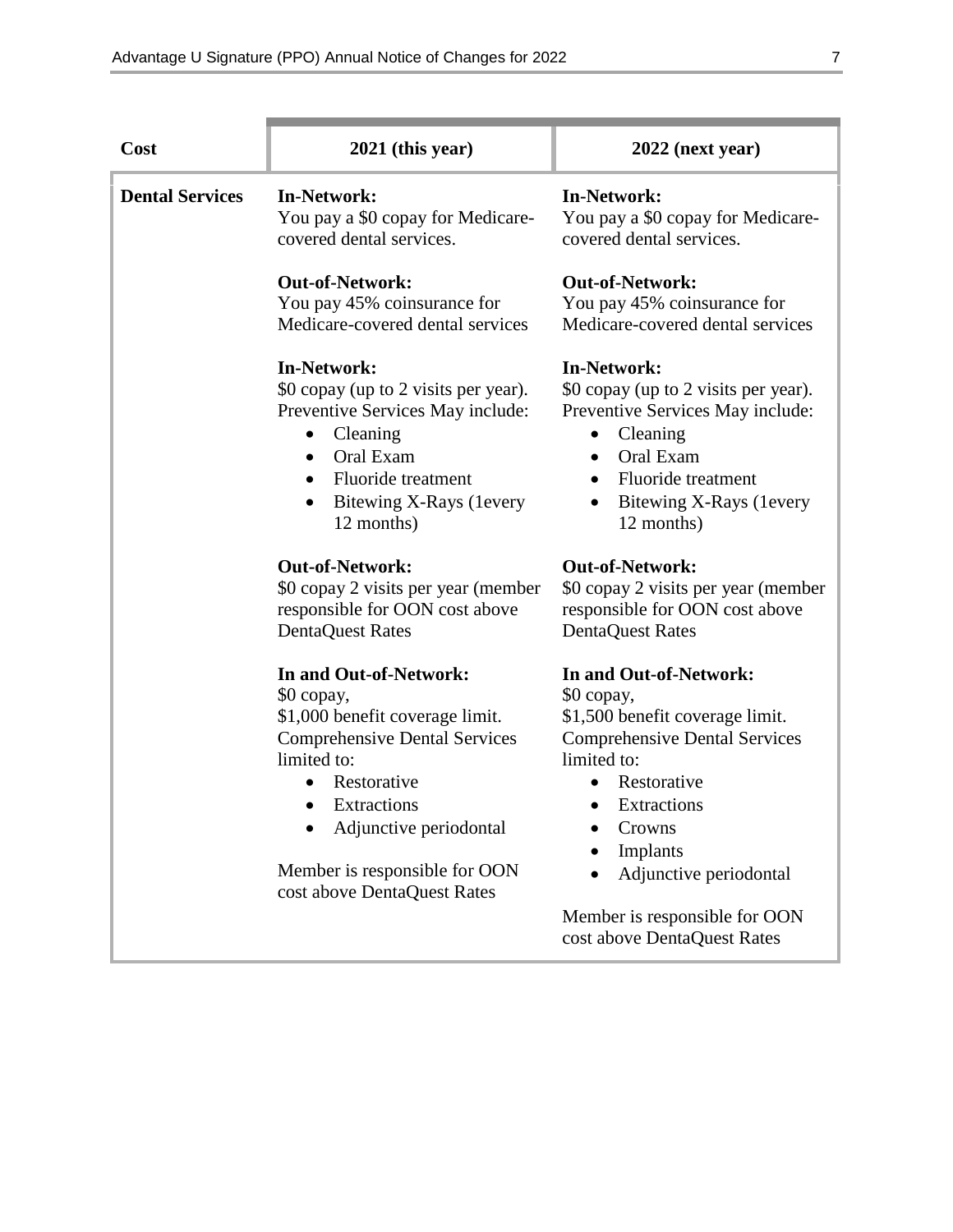| Cost                                    | 2021 (this year)                                                                  | $2022$ (next year)                                                                |
|-----------------------------------------|-----------------------------------------------------------------------------------|-----------------------------------------------------------------------------------|
| <b>Mental Health</b><br><b>Services</b> | <b>In-Network:</b>                                                                | <b>In-Network:</b>                                                                |
|                                         | Outpatient Group Therapy. You<br>pay a \$30 copay per office visit                | Outpatient Group Therapy. You<br>pay a \$10 copay per office visit                |
|                                         | Outpatient Individual Therapy.<br>You pay a \$30 copay per office<br>visit        | Outpatient Individual Therapy.<br>You pay a \$10 copay per office<br>visit        |
|                                         | Psychiatric Group Services. You<br>pay a \$30 copay per office visit              | Psychiatric Group Services. You<br>pay a \$10 copay per office visit              |
|                                         | Psychiatric Individual Services.<br>You pay a \$30 copay per office<br>visit      | Psychiatric Individual Services.<br>You pay a \$10 copay per office<br>visit      |
|                                         | <b>Out-of-Network:</b>                                                            | <b>Out-of-Network:</b>                                                            |
|                                         | Outpatient Group Therapy. You<br>pay a 45% coinsurance per office<br>visit        | <b>Outpatient Group Therapy. You</b><br>pay a 45% coinsurance per office<br>visit |
|                                         | Outpatient Individual Therapy.<br>You pay a 45% coinsurance per<br>office visit   | Outpatient Individual Therapy.<br>You pay a 45% coinsurance per<br>office visit   |
|                                         | Psychiatric Group Services. You<br>pay a 45% coinsurance per office<br>visit      | Psychiatric Group Services. You<br>pay a 45% coinsurance per office<br>visit      |
|                                         | Psychiatric Individual Services.<br>You pay a 45% coinsurance per<br>office visit | Psychiatric Individual Services.<br>You pay a 45% coinsurance per<br>office visit |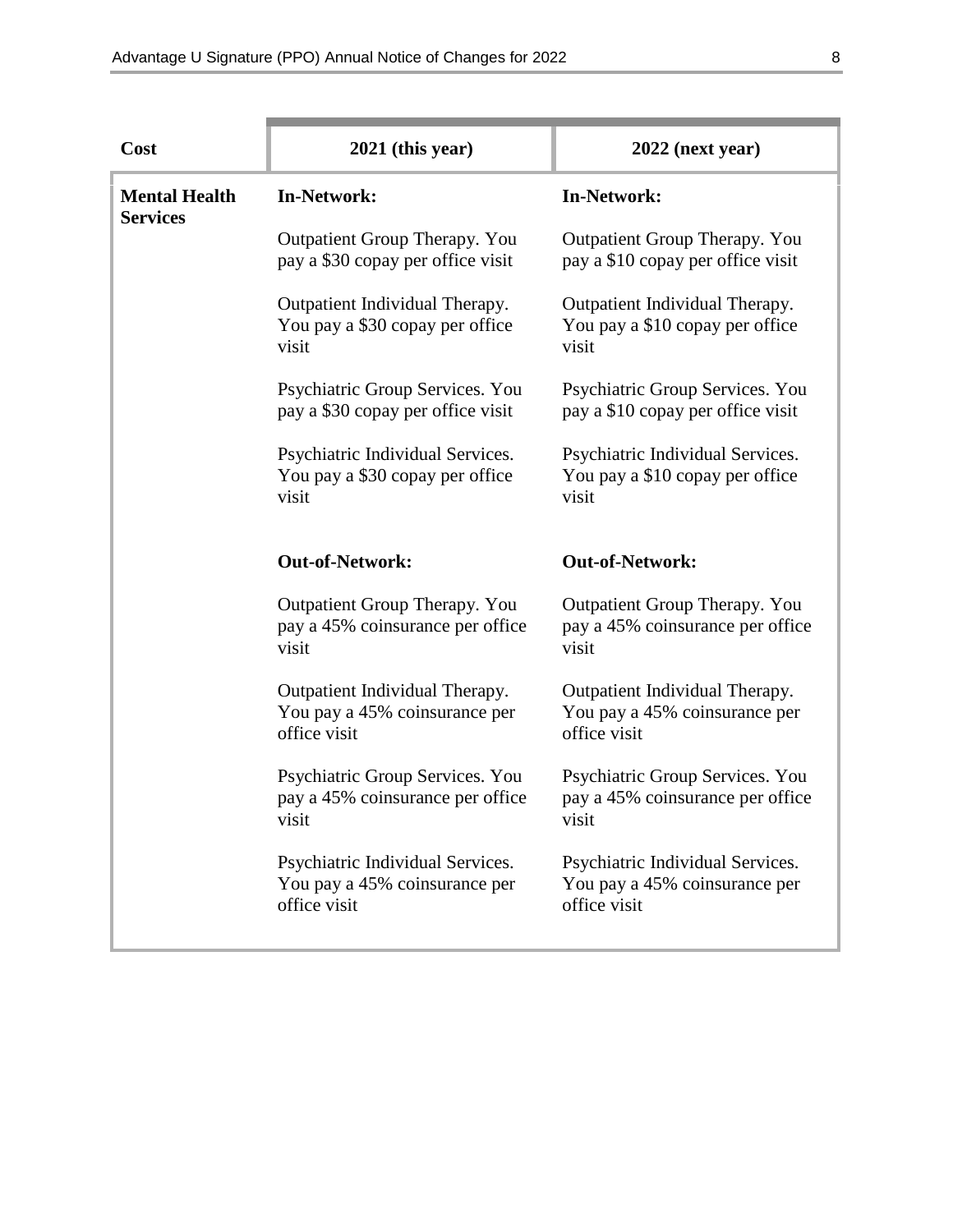| Cost                                         | $2021$ (this year)                                       | $2022$ (next year)                                       |
|----------------------------------------------|----------------------------------------------------------|----------------------------------------------------------|
| <b>Specialist Copay</b>                      | <b>In-Network:</b>                                       | <b>In-Network:</b>                                       |
|                                              | You pay a \$30 copay per office<br>visit                 | You pay a \$25 copay per office<br>visit                 |
|                                              | <b>Out-of-Network:</b>                                   | <b>Out-of-Network:</b>                                   |
|                                              | You pay a 45% coinsurance per<br>office visit            | You pay a 45% coinsurance per<br>office visit            |
| <b>Partial</b><br>Hospitalization            | <b>In-Network:</b>                                       | <b>In-Network:</b>                                       |
|                                              | You pay a \$30 copay per partial<br>hospitalization      | You pay a \$25 copay per partial<br>hospitalization      |
|                                              | <b>Out-of-Network:</b>                                   | <b>Out-of-Network:</b>                                   |
|                                              | You pay a 45% coinsurance per<br>partial hospitalization | You pay a 45% coinsurance per<br>partial hospitalization |
| <b>Therapy Services</b>                      | <b>In-Network:</b>                                       | <b>In-Network:</b>                                       |
| (including<br>Occupational,<br>Physical, and | You pay a \$30 copay per visit                           | You pay a \$25 copay per visit                           |
| Speech-<br>Language)                         | <b>Out-of-Network:</b>                                   | <b>Out-of-Network:</b>                                   |
|                                              | You pay a 45% coinsurance per<br>visit                   | You pay a 45% coinsurance per<br>visit                   |
| <b>Podiatry Services</b>                     | <b>In-Network:</b>                                       | <b>In-Network:</b>                                       |
|                                              | You pay a \$30 copay per visit                           | You pay a \$25 copay per visit                           |
|                                              | <b>Out-of-Network:</b>                                   | <b>Out-of-Network:</b>                                   |
|                                              | You pay a 45% coinsurance per<br>visit                   | You pay a 45% coinsurance per<br>visit                   |
|                                              |                                                          |                                                          |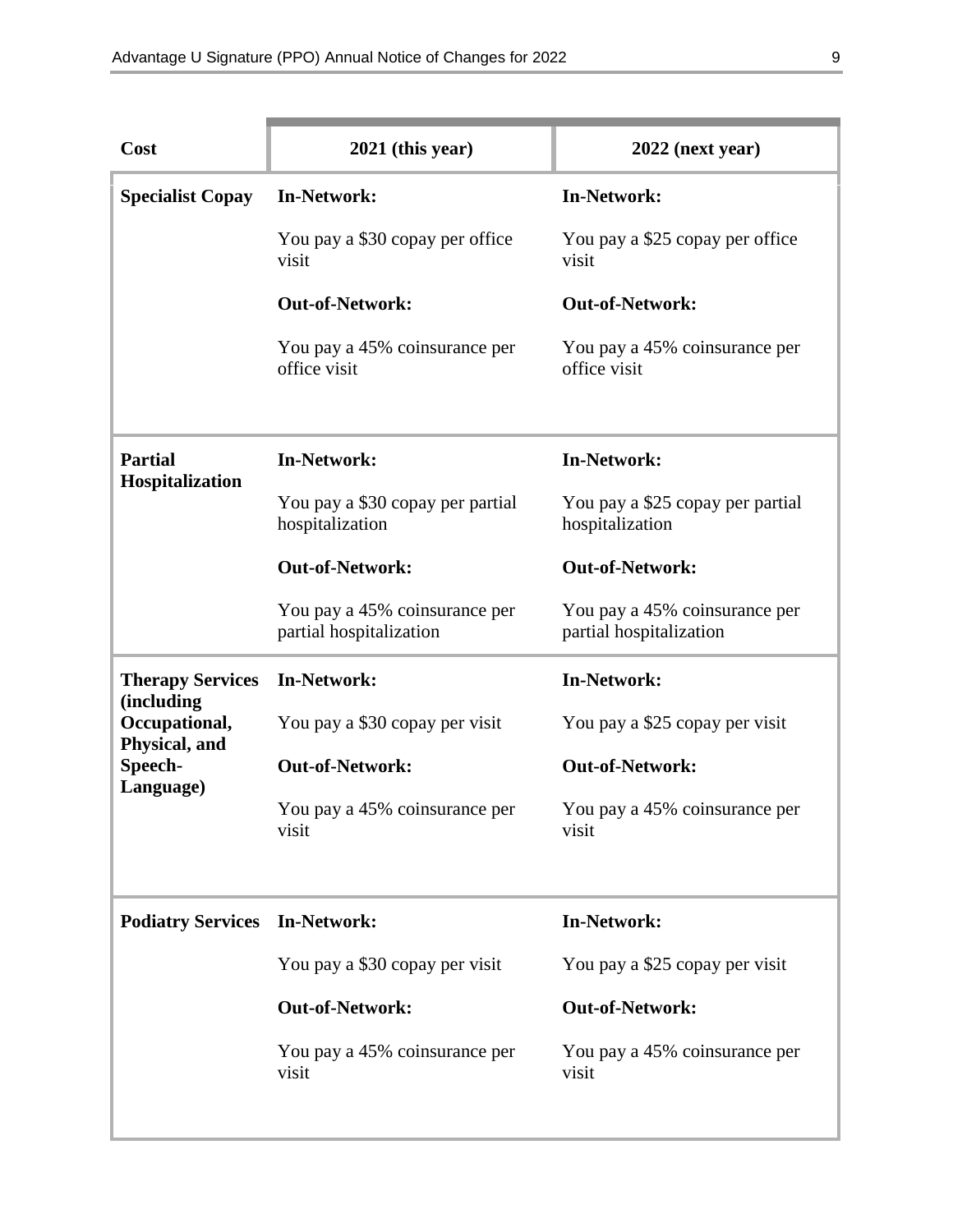| Cost                                   | $2021$ (this year)                     | $2022$ (next year)                     |
|----------------------------------------|----------------------------------------|----------------------------------------|
| <b>Other Health</b><br>Care            | <b>In-Network:</b>                     | <b>In-Network:</b>                     |
| <b>Professional</b><br><b>Services</b> | You pay a \$30 copay per visit         | You pay a \$25 copay per visit         |
|                                        | <b>Out-of-Network:</b>                 | <b>Out-of-Network:</b>                 |
|                                        | You pay a 45% coinsurance per<br>visit | You pay a 45% coinsurance per<br>visit |
| Opioid<br><b>Treatment</b>             | <b>In-Network:</b>                     | <b>In-Network:</b>                     |
| Program<br><b>Services</b>             | You pay a \$30 copay per visit         | You pay a \$25 copay per visit         |
|                                        | <b>Out-of-Network:</b>                 | <b>Out-of-Network:</b>                 |
|                                        | You pay a 45% coinsurance per<br>visit | You pay a 45% coinsurance per<br>visit |
|                                        |                                        |                                        |
| Outpatient<br><b>Substance Abuse</b>   | <b>In-Network:</b>                     | <b>In-Network:</b>                     |
| <b>Services</b>                        | You pay a \$30 copay per visit         | You pay a \$25 copay per visit         |
|                                        | <b>Out-of-Network:</b>                 | <b>Out-of-Network:</b>                 |
|                                        | You pay a 45% coinsurance per<br>visit | You pay a 45% coinsurance per<br>visit |
|                                        |                                        |                                        |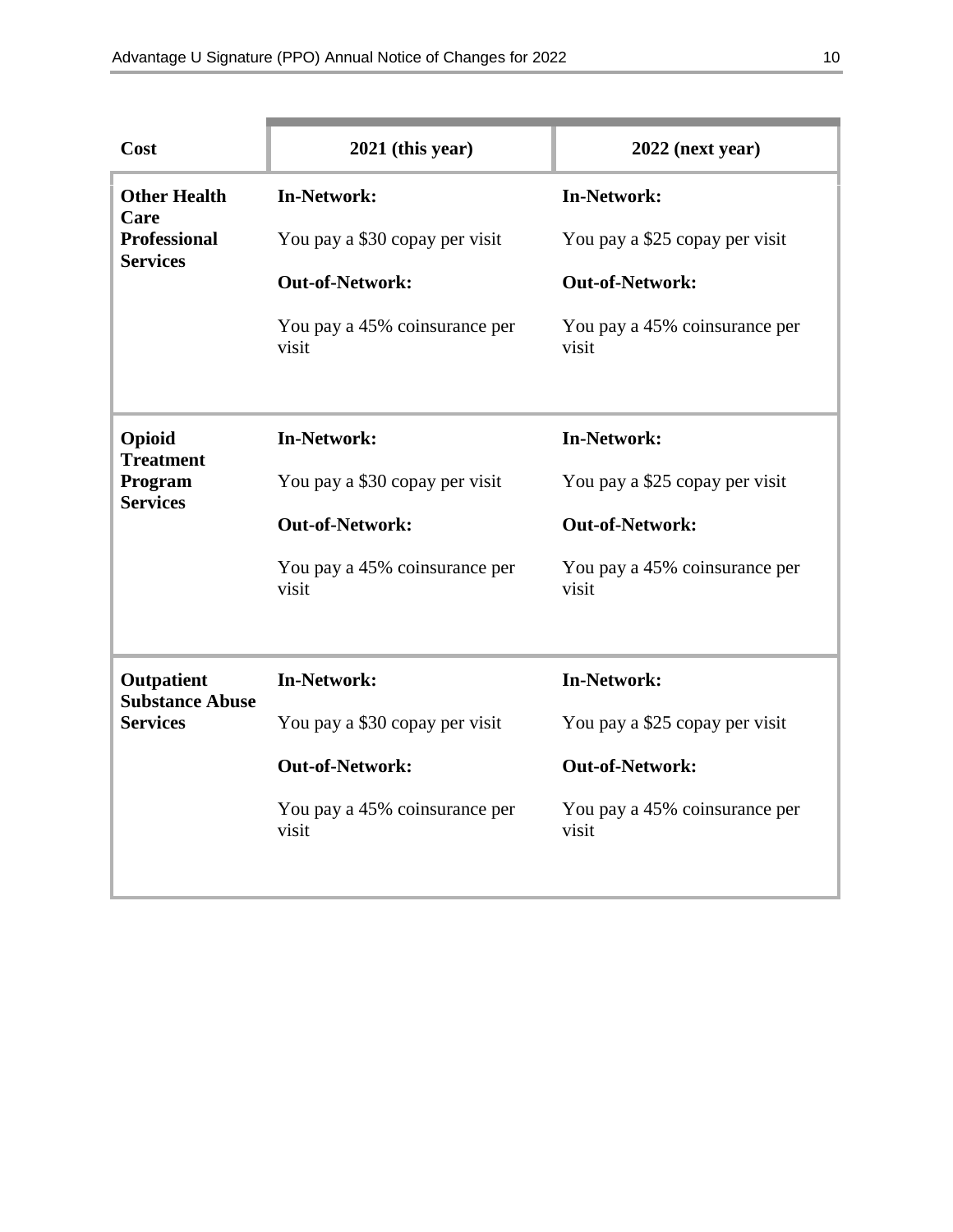| Cost                                   | $2021$ (this year)                                                                                                    | $2022$ (next year)                                                                                                   |
|----------------------------------------|-----------------------------------------------------------------------------------------------------------------------|----------------------------------------------------------------------------------------------------------------------|
| <b>Medicare Part B</b><br><b>Drugs</b> | <b>In-Network:</b>                                                                                                    | <b>In-Network:</b>                                                                                                   |
|                                        | You pay a 20% coinsurance                                                                                             | For Select Insulins used with a<br>pump, you pay a \$28 copay for a                                                  |
|                                        | <b>Out-of-Network:</b>                                                                                                | one-month supply                                                                                                     |
|                                        | You pay a 45% coinsurance                                                                                             | For all other Medicare Part B<br>Drugs, you pay a 20% coinsurance                                                    |
|                                        |                                                                                                                       | <b>Out-of-Network:</b>                                                                                               |
|                                        |                                                                                                                       | You pay a 45% coinsurance                                                                                            |
|                                        |                                                                                                                       |                                                                                                                      |
| <b>Vision Services</b>                 | <b>In-Network:</b><br>\$60 copay for contact lens exam<br>(fitting and evaluation) for elective<br>contacts           | <b>In-Network:</b><br>\$0 copay for contact lens exam<br>(fitting and evaluation) for elective<br>contacts           |
|                                        | <b>Out-of-Network:</b><br>50% coinsurance for contact lens<br>exam (fitting and evaluation) for<br>elective contacts. | <b>Out-of-Network:</b><br>0% coinsurance for contact lens<br>exam (fitting and evaluation) for<br>elective contacts. |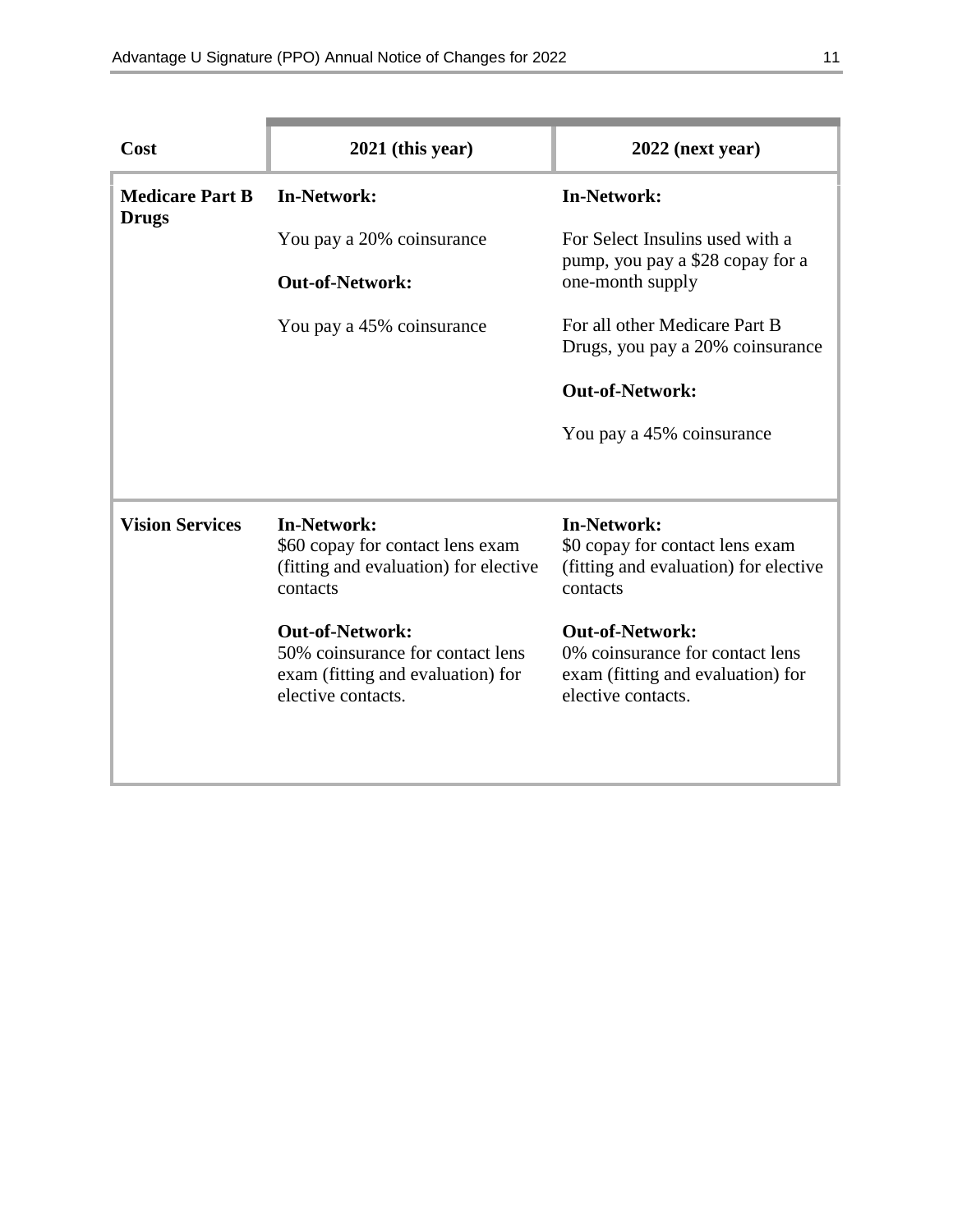| $2021$ (this year)<br>Cost                                                                                                                                   | $2022$ (next year)                                                                                                                                                                                                                                                                                                                                                                                                                                                                                                                                                                                                                                                                                                                                                                                                             |
|--------------------------------------------------------------------------------------------------------------------------------------------------------------|--------------------------------------------------------------------------------------------------------------------------------------------------------------------------------------------------------------------------------------------------------------------------------------------------------------------------------------------------------------------------------------------------------------------------------------------------------------------------------------------------------------------------------------------------------------------------------------------------------------------------------------------------------------------------------------------------------------------------------------------------------------------------------------------------------------------------------|
| Not offered<br><b>SSBCI</b> (Special<br><b>Supplemental</b><br><b>Benefits for the</b><br>Chronically Ill) -<br><b>Cognitive Health</b><br><b>Assessment</b> | Cognitive Health Assessment is<br>offered to Advantage U members<br>exclusively through UHealth<br>Geriatric Division.<br>See EOC (Chapter 4, Section 2.1)<br>for eligibility criteria. This benefit<br>is for members with risk factors for<br>cognitive impairment or through a<br>referral from a Physician.<br>For members who qualify, you pay<br>\$0 copay for the Cognitive Health<br>Assessment<br>The Cognitive Health Assessment<br>includes:<br>Up to two visits with<br>$\bullet$<br><b>UHealth Geriatric Provider,</b><br>one for an Initial<br>assessment and a follow-up<br>consultation<br><b>Education on Brain Health</b><br>Geriatric<br>Evaluation/Assessment<br>Test, Labs to support<br>$\bullet$<br><b>Cognitive Health</b><br>Assessment<br><b>Medication Review</b><br><b>MRI</b><br>Diagnostic Visit |

## **Section 1.6 – Changes to Part D Prescription Drug Coverage**

## **Changes to Our Drug List**

Our list of covered drugs is called a Formulary or "Drug List." A copy of our Drug List is provided electronically. If you don't see your drug on this list, it might still be covered. **You can get the** *complete* **Drug List** by calling Customer Service (see the back cover) or visiting our website [\(www.AdvantageUMedicare.com\)](http://www.advantageumedicare.com/).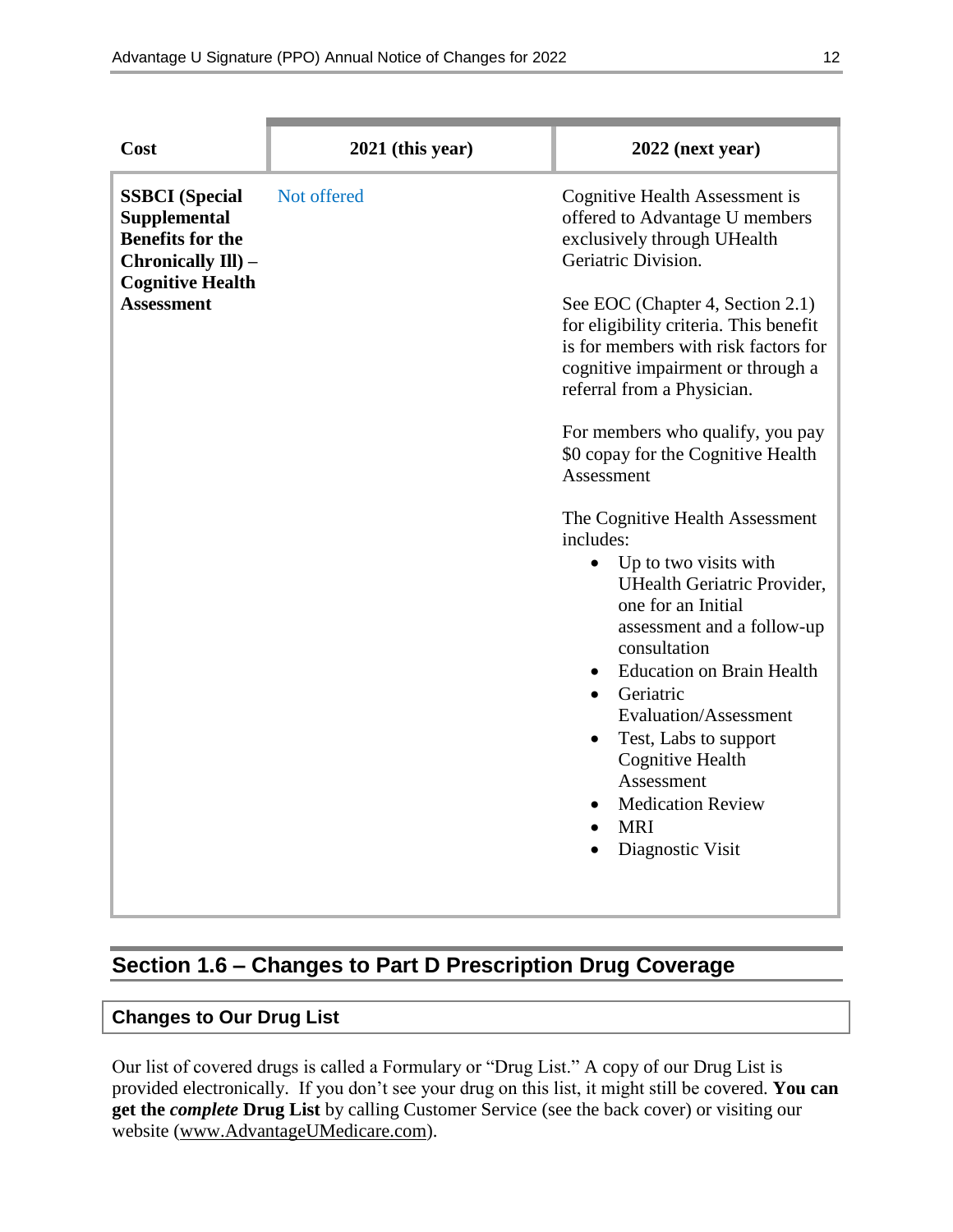We made changes to our Drug List, including changes to the drugs we cover and changes to the restrictions that apply to our coverage for certain drugs. **Review the Drug List to make sure your drugs will be covered next year and to see if there will be any restrictions.**

If you are affected by a change in drug coverage, you can:

- **Work with your doctor (or other prescriber) and ask the plan to make an exception** to cover the drug.
	- o To learn what you must do to ask for an exception, see Chapter 9 of your *Evidence of Coverage (What to do if you have a problem or complaint (coverage decisions, appeals, complaints))* or call Customer Service.
- **Work with your doctor (or other prescriber) to find a different drug** that we cover. You can call Customer Service to ask for a list of covered drugs that treat the same medical condition.

In some situations, we are required to cover a temporary supply of a non-formulary drug in the first 90 days of the plan year or the first 90 days of membership to avoid a gap in therapy. (To learn more about when you can get a temporary supply and how to ask for one, see Chapter 5, Section 5.2 of the *Evidence of Coverage.*) During the time when you are getting a temporary supply of a drug, you should talk with your doctor to decide what to do when your temporary supply runs out. You can either switch to a different drug covered by the plan or ask the plan to make an exception for you and cover your current drug.

Authorizations for current formulary exceptions span over calendar years. If you have a current formulary exception, the approval will be covered until the date on the approval letter sent to you.

Most of the changes in the Drug List are new for the beginning of each year. However, during the year, we might make other changes that are allowed by Medicare rules.

### **Changes to Prescription Drug Costs**

*Note:* If you are in a program that helps pay for your drugs ("Extra Help"), **the information about costs for Part D prescription drugs***:* **may not apply to you.** We have included a separate insert, called the "Evidence of Coverage Rider for People Who Get Extra Help Paying for Prescription Drugs" (also called the "Low Income Subsidy Rider" or the "LIS Rider"), which tells you about your drug costs. Because you receive "Extra Help" and didn't receive this insert with this packet, please call Customer Service and ask for the "LIS Rider."

There are four "drug payment stages." How much you pay for a Part D drug depends on which drug payment stage you are in. (You can look in Chapter 6, Section 2 of your *Evidence of Coverage* for more information about the stages.)

The information below shows the changes for next year to the first two stages – the Yearly Deductible Stage and the Initial Coverage Stage. (Most members do not reach the other two stages – the Coverage Gap Stage or the Catastrophic Coverage Stage. To get information about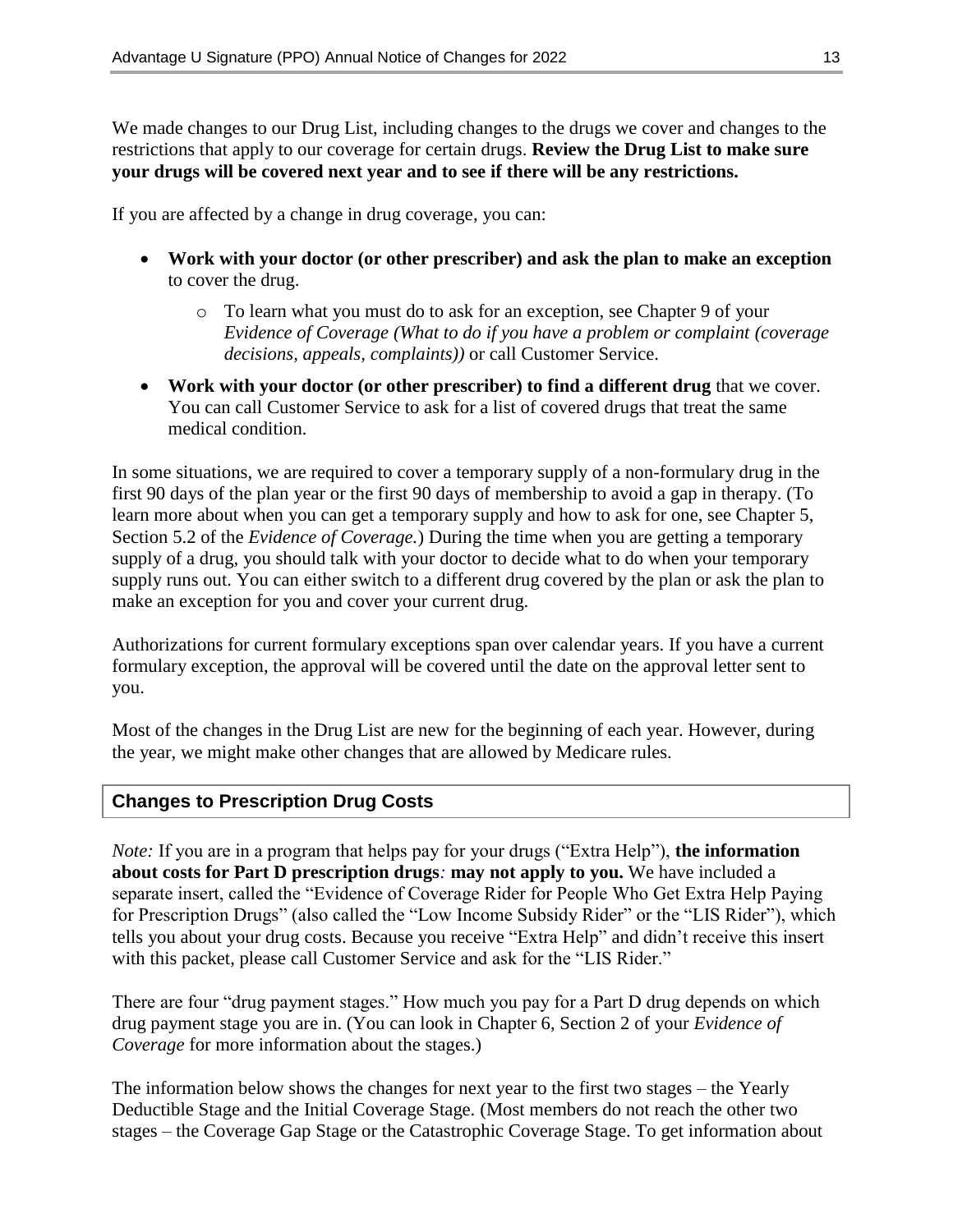your costs in these stages, look at Chapter 6, Sections 6 and 7, in the *Evidence of Coverage*, which is located on our website at [www.AdvantageUMedicare.com.](http://www.advantageumedicare.com/) You may also call Customer Service to ask us to mail you an *Evidence of Coverage*.)

| <b>Stage</b>                                                                                                                  | $2021$ (this year)                                                                                                                                                                                                                                                                                                                                                                                                                                      | $2022$ (next year)                                                                                                                                                                                                                                                                                                                                                                                                                                      |
|-------------------------------------------------------------------------------------------------------------------------------|---------------------------------------------------------------------------------------------------------------------------------------------------------------------------------------------------------------------------------------------------------------------------------------------------------------------------------------------------------------------------------------------------------------------------------------------------------|---------------------------------------------------------------------------------------------------------------------------------------------------------------------------------------------------------------------------------------------------------------------------------------------------------------------------------------------------------------------------------------------------------------------------------------------------------|
| <b>Stage 1: Yearly Deductible Stage</b>                                                                                       | The deductible is \$200.                                                                                                                                                                                                                                                                                                                                                                                                                                | The deductible is \$200.                                                                                                                                                                                                                                                                                                                                                                                                                                |
| During this stage, you pay the full<br>cost of your Tier 3, 4 $&$ 5 drugs until<br>you have reached the yearly<br>deductible. | During this stage, you<br>pay \$3 or \$10 cost<br>sharing for drugs on the<br>preferred generic or<br>generic tiers and the full<br>cost of drugs on preferred<br>brand name, non-<br>preferred brand name, or<br>specialty drugs tiers until<br>you have reached the<br>yearly deductible.<br>There is no deductible for<br>Advantage U Signature<br>(PPO) for Select Insulins.<br>You pay a \$35 copay for<br>a 30 day supply for Select<br>Insulins. | During this stage, you<br>pay \$3 or \$10 cost<br>sharing for drugs on the<br>preferred generic or<br>generic tiers and the full<br>cost of drugs on preferred<br>brand name, non-<br>preferred brand name, or<br>specialty drugs tiers until<br>you have reached the<br>yearly deductible.<br>There is no deductible for<br>Advantage U Signature<br>(PPO) for Select Insulins.<br>You pay a \$28 copay for<br>a 30 day supply for Select<br>Insulins. |
|                                                                                                                               |                                                                                                                                                                                                                                                                                                                                                                                                                                                         |                                                                                                                                                                                                                                                                                                                                                                                                                                                         |

### **Changes to the Deductible Stage**

## **Changes to Your Cost Sharing in the Initial Coverage Stage**

To learn how copayments and coinsurance work, look at Chapter 6, Section 1.2, *Types of out-ofpocket costs you may pay for covered drugs* in your *Evidence of Coverage*.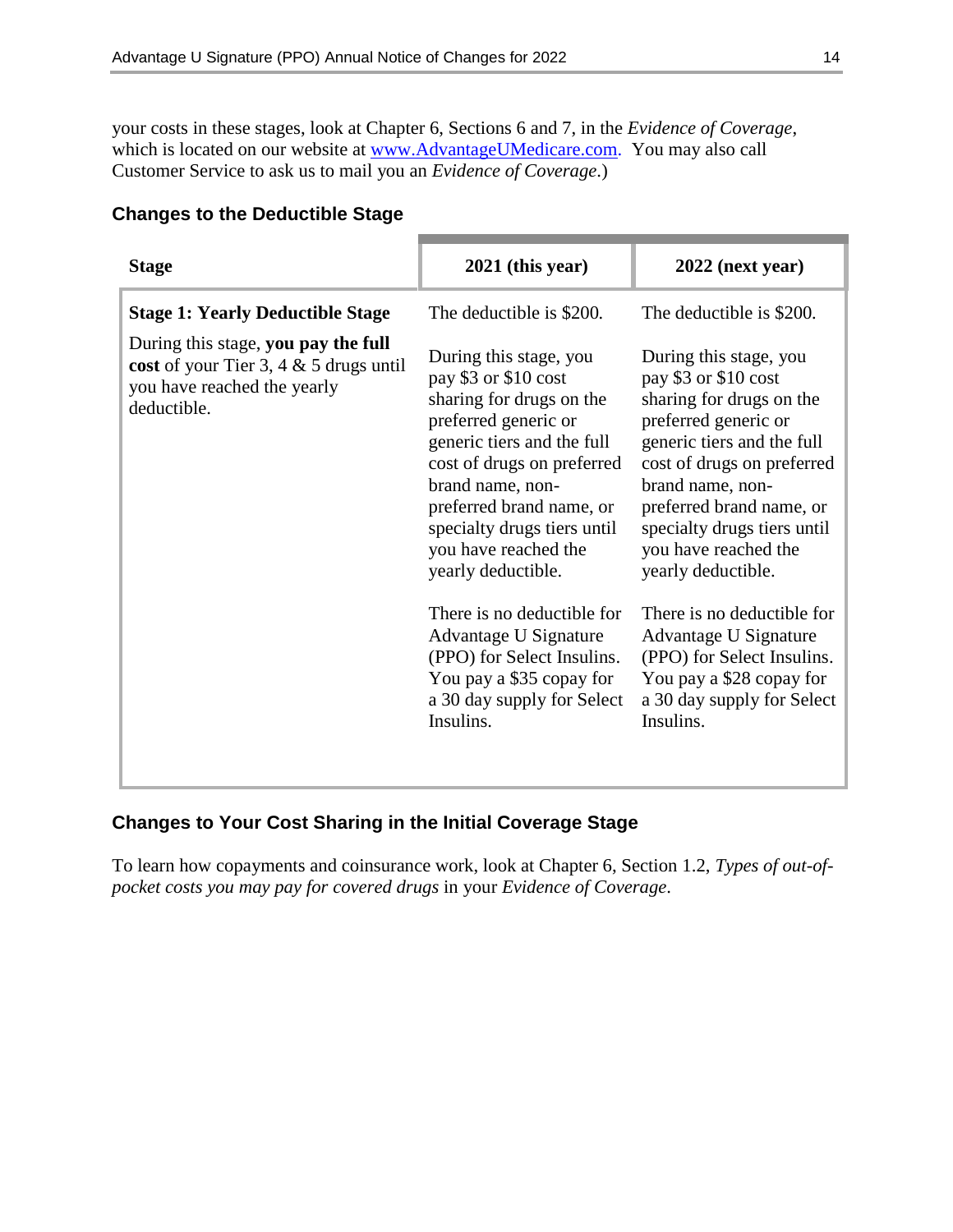| <b>Stage</b>                                                                                                                                                                                                                                  | $2021$ (this year)                                                                                  | $2022$ (next year)                                                                                  |
|-----------------------------------------------------------------------------------------------------------------------------------------------------------------------------------------------------------------------------------------------|-----------------------------------------------------------------------------------------------------|-----------------------------------------------------------------------------------------------------|
| <b>Stage 2: Initial Coverage Stage</b><br>Once you pay the yearly deductible,<br>you move to the Initial Coverage<br>Stage. During this stage, the plan<br>pays its share of the cost of your<br>drugs and you pay your share of the<br>cost. | Your cost for a one-<br>month supply filled at a<br>network pharmacy with<br>standard cost sharing: | Your cost for a one-<br>month supply filled at a<br>network pharmacy with<br>standard cost sharing: |
|                                                                                                                                                                                                                                               | <b>Tier 1 (Preferred</b><br>Generics):                                                              | <b>Tier 1 (Preferred</b><br>Generics):                                                              |
|                                                                                                                                                                                                                                               | You pay \$3 per<br>prescription.                                                                    | You pay \$3 per<br>prescription.                                                                    |
|                                                                                                                                                                                                                                               | Tier 2 (Generics):                                                                                  | Tier 2 (Generics):                                                                                  |
|                                                                                                                                                                                                                                               | You pay \$10 per<br>prescription                                                                    | You pay \$10 per<br>prescription                                                                    |
|                                                                                                                                                                                                                                               | <b>Tier 3 (Preferred</b><br><b>Brands</b> ):                                                        | <b>Tier 3 (Preferred</b><br><b>Brands</b> ):                                                        |
|                                                                                                                                                                                                                                               | You pay \$47 per<br>prescription                                                                    | You pay \$47 per<br>prescription                                                                    |
|                                                                                                                                                                                                                                               | <b>Tier 4 (Non-Preferred</b><br><b>Brands</b> ):                                                    | <b>Tier 4 (Non-Preferred</b><br><b>Brands</b> ):                                                    |
|                                                                                                                                                                                                                                               | You pay \$100 per<br>prescription                                                                   | You pay \$100 per<br>prescription                                                                   |
|                                                                                                                                                                                                                                               | <b>Tier 5 (Specialty)</b><br><b>Medications</b> ):                                                  | <b>Tier 5 (Specialty)</b><br><b>Medications</b> ):                                                  |
|                                                                                                                                                                                                                                               | You pay 29%<br>coinsurance of the total<br>cost                                                     | You pay 29%<br>coinsurance of the total<br>cost                                                     |
|                                                                                                                                                                                                                                               | <b>Select Insulins:</b>                                                                             | <b>Select Insulins:</b>                                                                             |
|                                                                                                                                                                                                                                               | You pay \$35 copay for a<br>30 day supply for Select<br><b>Insulins</b>                             | You pay \$28 copay for a<br>30 day supply for Select<br><b>Insulins</b>                             |
|                                                                                                                                                                                                                                               |                                                                                                     |                                                                                                     |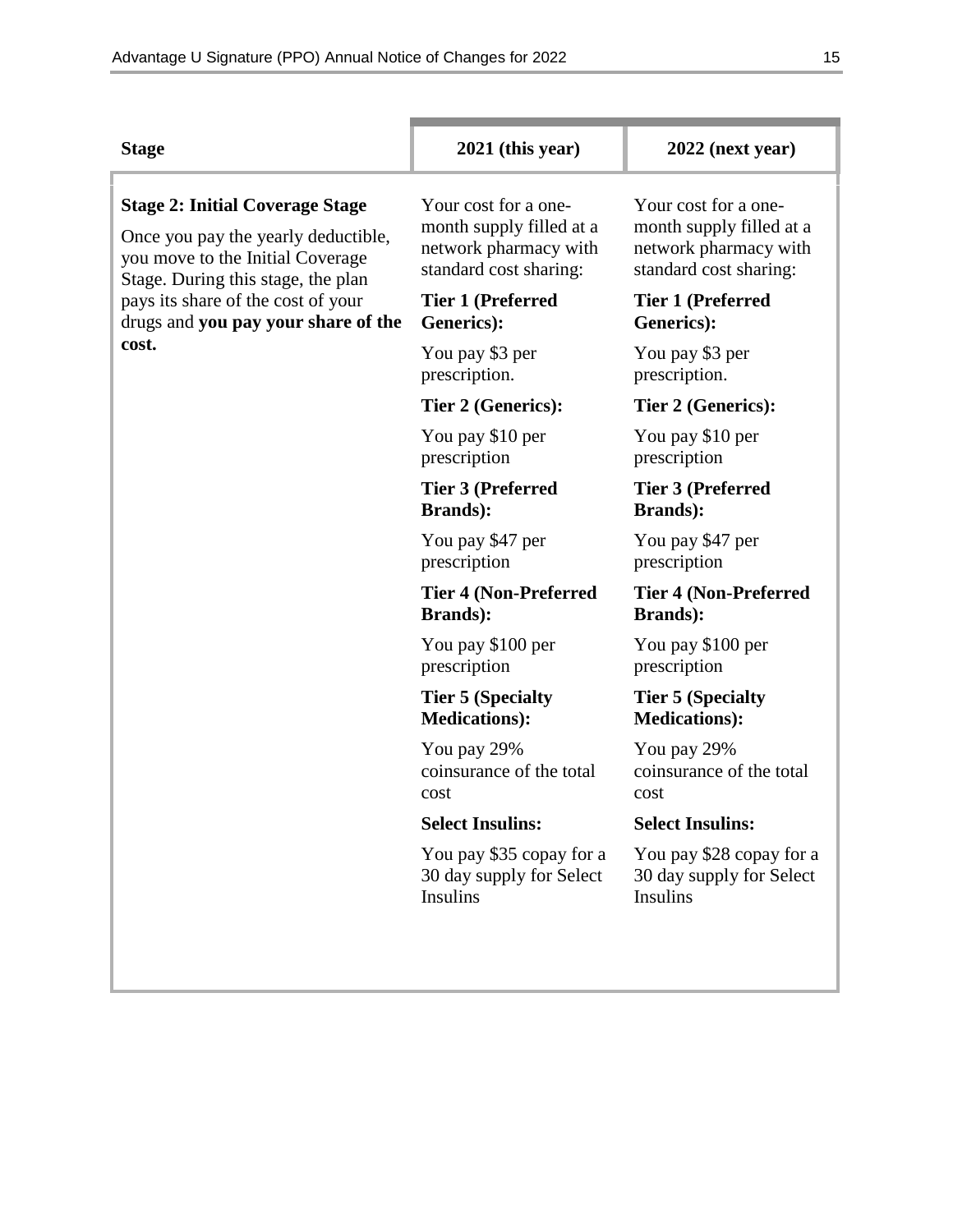| <b>Stage</b>                                                                                                                                                                                                                                                                                                                 | $2021$ (this year)                                                                                                       | $2022$ (next year)                                                                                                     |
|------------------------------------------------------------------------------------------------------------------------------------------------------------------------------------------------------------------------------------------------------------------------------------------------------------------------------|--------------------------------------------------------------------------------------------------------------------------|------------------------------------------------------------------------------------------------------------------------|
| <b>Stage 2: Initial Coverage Stage</b><br>(continued)<br>The costs in this row are for a one-<br>month (30-day) supply when you fill<br>your prescription at a network<br>pharmacy that provides standard cost<br>sharing. For information about the<br>costs, look in Chapter 6, Section 5 of<br>your Evidence of Coverage. | Once your total drug<br>costs have reached<br>$$4,130$ , you will move to<br>the next stage (the<br>Coverage Gap Stage). | Once your total drug<br>costs have reached<br>\$4,430, you will move to<br>the next stage (the<br>Coverage Gap Stage). |

### **Changes to the Coverage Gap and Catastrophic Coverage Stages**

The other two drug coverage stages – the Coverage Gap Stage and the Catastrophic Coverage Stage – are for people with high drug costs. **Most members do not reach the Coverage Gap Stage or the Catastrophic Coverage Stage**. For information about your costs in these stages, look at Chapter 6, Sections 6 and 7, in your *Evidence of Coverage*.

Advantage U Signature (PPO) offers additional gap coverage for Select Insulins. During the Coverage Gap stage, your out-of-pocket costs for Select Insulins will be \$28 for a 30 day supply.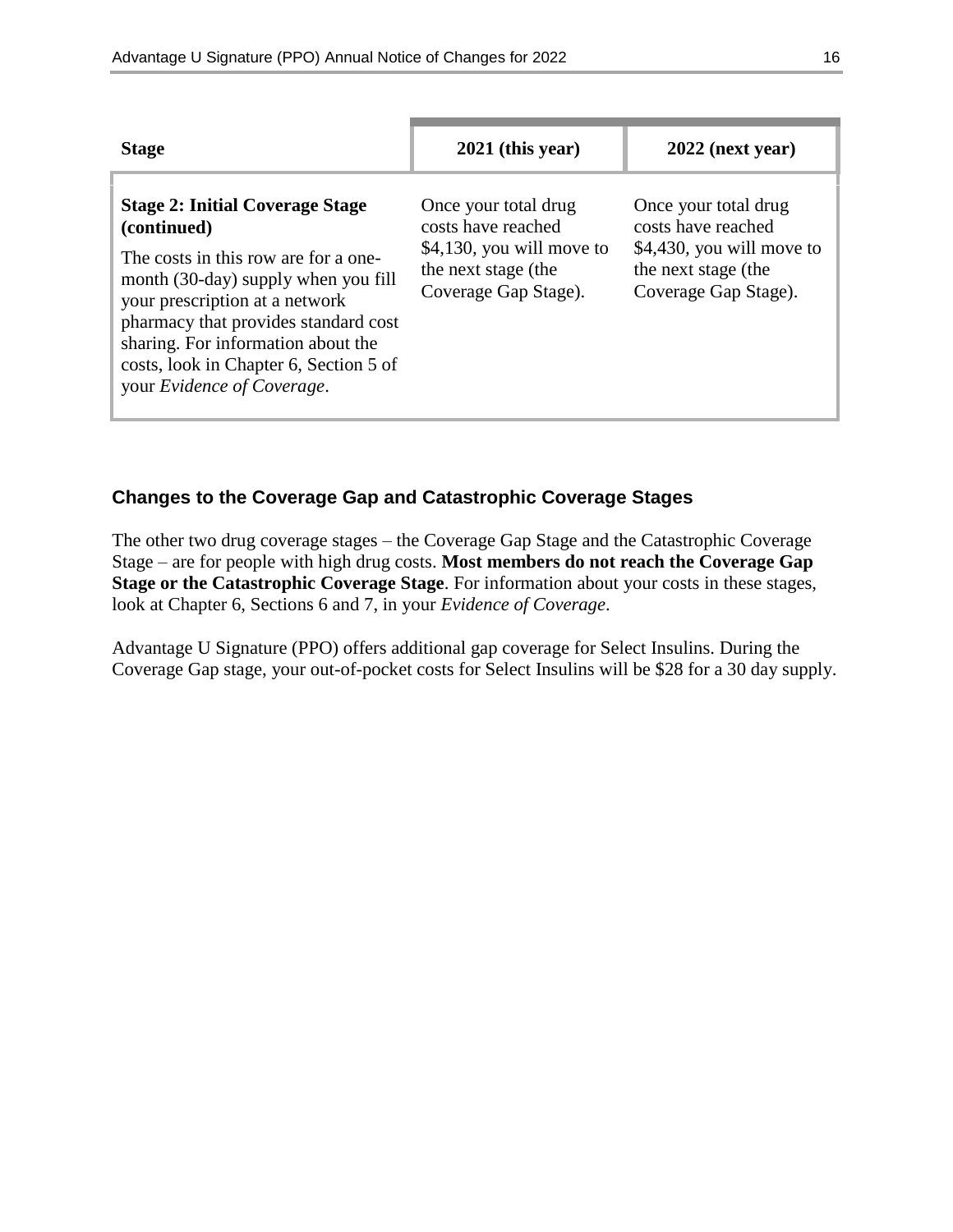| <b>Senior Savings Model (Select</b><br>Insulins). Eligible insulins not subject<br>to Part D deductible. This copay stays<br>the same until you enter the<br>catastrophic phase of the Part D benefit<br>during the plan year. | <b>Retail Pharmacy:</b>          | <b>Retail Pharmacy:</b>               |
|--------------------------------------------------------------------------------------------------------------------------------------------------------------------------------------------------------------------------------|----------------------------------|---------------------------------------|
|                                                                                                                                                                                                                                | \$35 copay for 30 Day<br>Supply  | \$28 copay for 30 Day<br>Supply       |
|                                                                                                                                                                                                                                | \$70 copay for 60 Day<br>Supply  | \$56 copay for 60 Day<br>Supply       |
|                                                                                                                                                                                                                                | \$105 copay for 90 Day<br>Supply | \$84 copay for 100 Day<br>Supply      |
|                                                                                                                                                                                                                                | <b>Mail Order Pharmacy:</b>      | <b>Mail Order</b><br><b>Pharmacy:</b> |
|                                                                                                                                                                                                                                | \$35 copay for 30 Day<br>Supply  | \$28 copay for 30 Day                 |
|                                                                                                                                                                                                                                |                                  |                                       |
|                                                                                                                                                                                                                                | \$70 copay for 60 Day            | Supply                                |
|                                                                                                                                                                                                                                | Supply                           | \$56 copay for 60 Day                 |
|                                                                                                                                                                                                                                | \$70 copay for 90 Day            | Supply                                |
|                                                                                                                                                                                                                                | Supply                           | \$84 copay for 100 Day<br>Supply      |

# **SECTION 2 Administrative Changes**

| <b>Description</b>            | $2021$ (this year) | $2022$ (next year) |
|-------------------------------|--------------------|--------------------|
| <b>Rx Extended Day Supply</b> | 90 Day Supply      | 100 Day Supply     |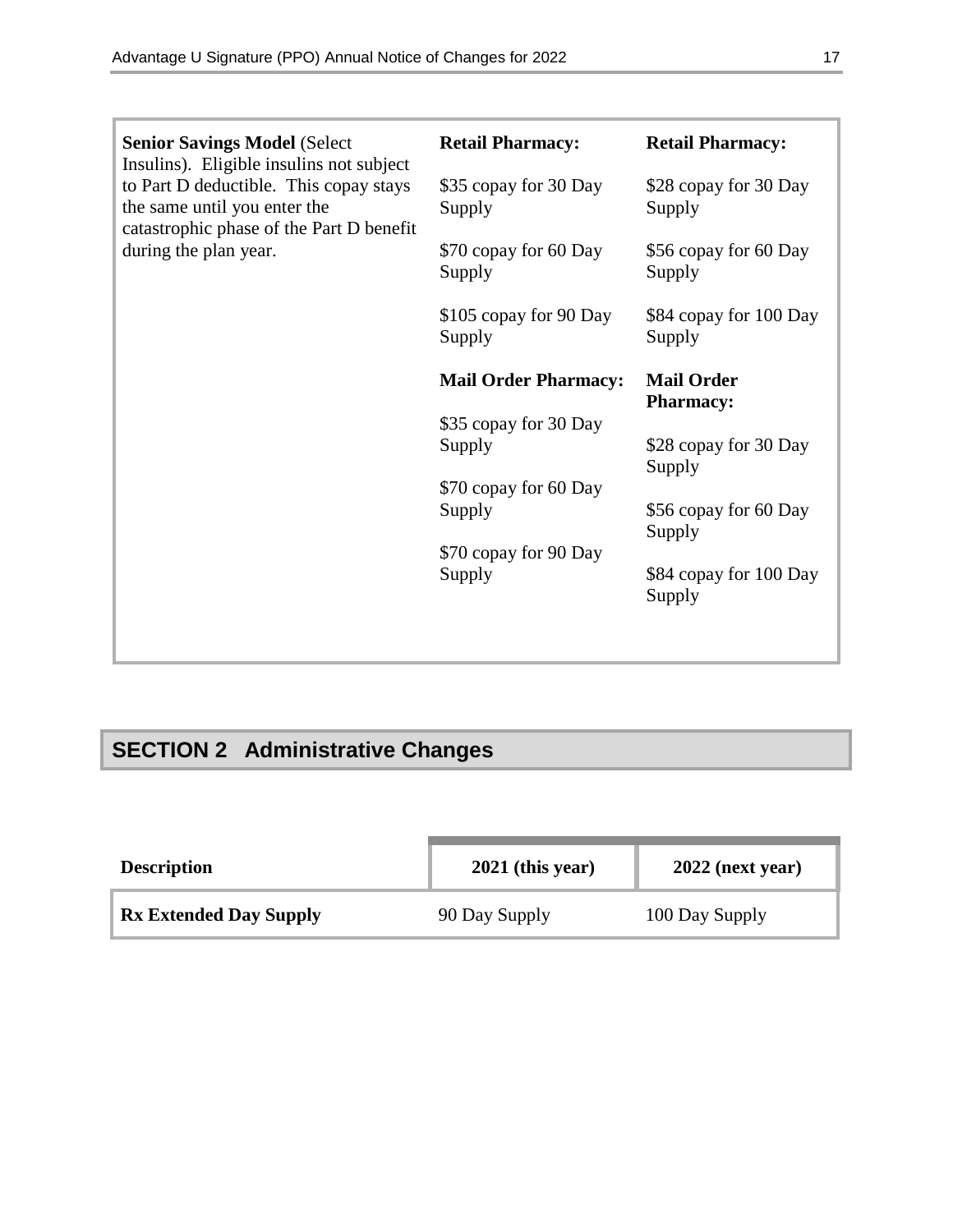## **SECTION 3 Deciding Which Plan to Choose**

## **Section 3.1 – If you want to stay in Advantage U Signature (PPO)**

**To stay in our plan you don't need to do anything.** If you do not sign up for a different plan or change to Original Medicare by December 7, you will automatically be enrolled in our Advantage U Signature (PPO).

## **Section 3.2 – If you want to change plans**

We hope to keep you as a member next year but if you want to change for 2022 follow these steps:

### **Step 1: Learn about and compare your choices**

- You can join a different Medicare health plan timely,
- *– OR–* You can change to Original Medicare. If you change to Original Medicare, you will need to decide whether to join a Medicare drug plan. If you do not enroll in a Medicare drug plan, please see Section 2.1 regarding a potential Part D late enrollment penalty.

To learn more about Original Medicare and the different types of Medicare plans, read the *Medicare & You 2022* handbook, call your State Health Insurance Assistance Program (see Section 5), or call Medicare (see Section 7.2).

You can also find information about plans in your area by using the Medicare Plan Finder on the Medicare website. Go to [www.medicare.gov/plan-compare.](http://www.medicare.gov/plan-compare) **Here, you can find information about costs, coverage, and quality ratings for Medicare plans.**

### **Step 2: Change your coverage**

- To **change to a different Medicare health plan**, enroll in the new plan. You will automatically be disenrolled from Advantage U Signature (PPO).
- To **change to Original Medicare with a prescription drug plan,** enroll in the new drug plan. You will automatically be disenrolled from Advantage U Signature (PPO).
- To **change to Original Medicare without a prescription drug plan**, you must either:
	- o Send us a written request to disenroll. Contact Customer Service if you need more information on how to do this (phone numbers are in Section 7.1 of this booklet).
	- o *– OR –* Contact **Medicare**, at 1-800-MEDICARE (1-800-633-4227), 24 hours a day, 7 days a week, and ask to be disenrolled. TTY users should call 1-877-486- 2048.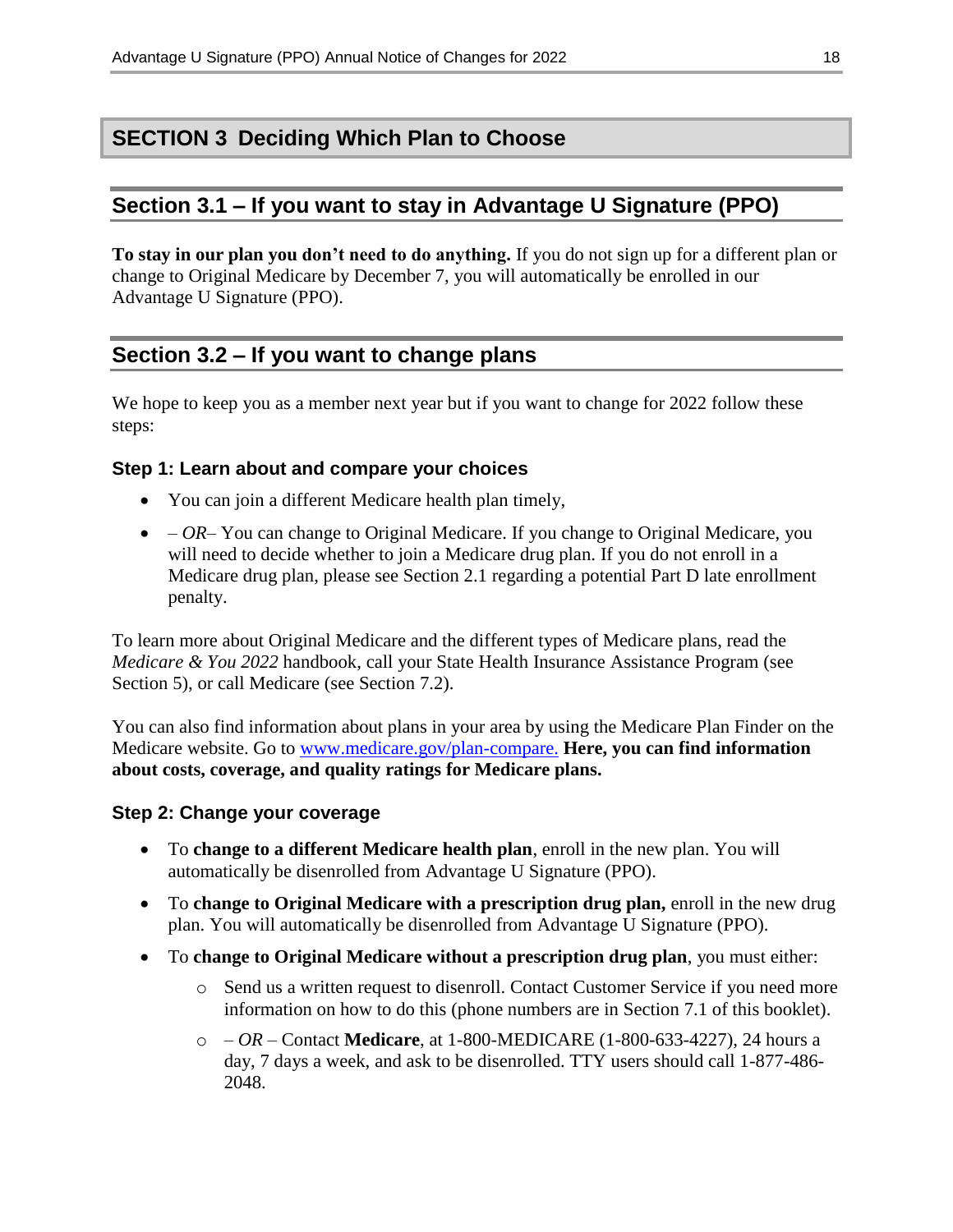## **SECTION 4 Deadline for Changing Plans**

If you want to change to a different plan or to Original Medicare for next year, you can do it from **October 15 until December 7.** The change will take effect on January 1, 2022.

#### **Are there other times of the year to make a change?**

In certain situations, changes are also allowed at other times of the year. For example, people with Medicaid, those who get "Extra Help" paying for their drugs, those who have or are leaving employer coverage, and those who move out of the service area may be allowed to make a change at other times of the year. For more information, see Chapter 10, Section 2.3 of the *Evidence of Coverage.*

If you enrolled in a Medicare Advantage Plan for January 1, 2022, and don't like your plan choice, you can switch to another Medicare health plan (either with or without Medicare prescription drug coverage) or switch to Original Medicare (either with or without Medicare prescription drug coverage) between January 1 and March 31, 2022. For more information, see Chapter 10, Section 2.2 of the *Evidence of Coverage*.

## **SECTION 5 Programs That Offer Free Counseling about Medicare**

The State Health Insurance Assistance Program (SHIP) is a government program with trained counselors in every state. In Utah, the SHIP is called Senior Health Insurance Information Program.

Senior Health Insurance Information Program is independent (not connected with any insurance company or health plan). It is a state program that gets money from the Federal government to give free local health insurance counseling to people with Medicare.

Senior Health Insurance Information Program counselors can help you with your Medicare questions or problems. They can help you understand your Medicare plan choices and answer questions about switching plans. You can call Utah State Health Assistance Program at 1-800- 541-7735. You can learn more about the program by visiting their website at [https://daas.utah.gov/seniors.](https://daas.utah.gov/seniors)

## **SECTION 6 Programs That Help Pay for Prescription Drugs**

You may qualify for help paying for prescription drugs. Below we list different kinds of help:

 **"Extra Help" from Medicare.** People with limited incomes may qualify for "Extra Help" to pay for their prescription drug costs. If you qualify, Medicare could pay up to 75% or more of your drug costs including monthly prescription drug premiums, annual deductibles, and coinsurance. Additionally, those who qualify will not have a coverage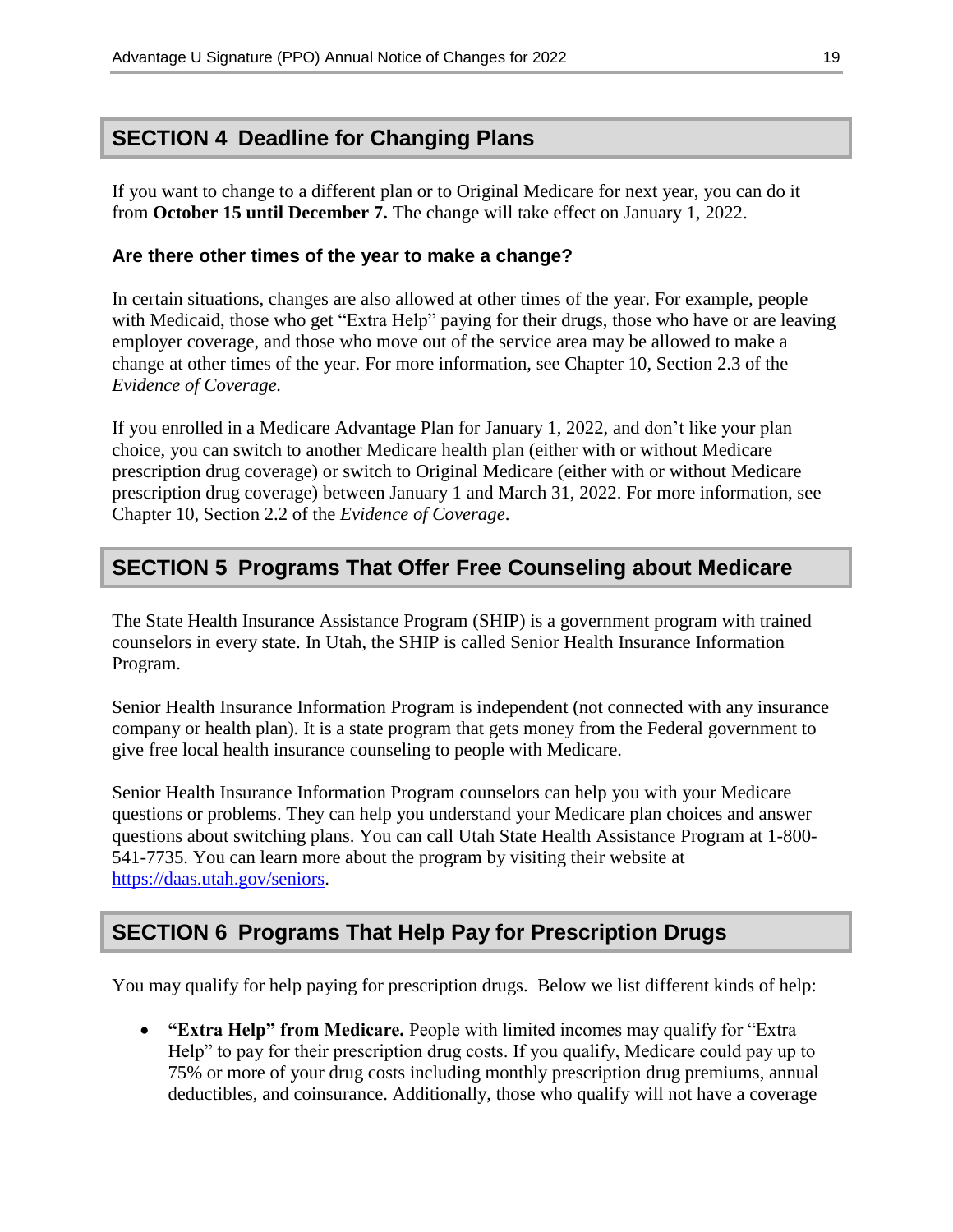gap or late enrollment penalty. Many people are eligible and don't even know it. To see if you qualify, call:

- o 1-800-MEDICARE (1-800-633-4227). TTY users should call 1-877-486-2048, 24 hours a day/7 days a week;
- o The Social Security Office at 1-800-772-1213 between 7 am and 7 pm, Monday through Friday. TTY users should call 1-800-325-0778 (applications); or
- o Your State Medicaid Office (applications).
- **Prescription Cost-sharing Assistance for Persons with HIV/AIDS.** The AIDS Drug Assistance Program (ADAP) helps ensure that ADAP-eligible individuals living with HIV/AIDS have access to life-saving HIV medications. Individuals must meet certain criteria, including proof of State residence and HIV status, low income as defined by the State, and uninsured/under-insured status. Medicare Part D prescription drugs that are also covered by ADAP qualify for prescription cost-sharing assistance through the Utah Department of Health, Bureau of Epidemiology*.* For information on eligibility criteria, covered drugs, or how to enroll in the program, please call 1-801-538-6191.

## **SECTION 7 Questions?**

## **Section 7.1 – Getting Help from Advantage U Signature (PPO)**

Questions? We're here to help. Please call Customer Service at 855-275-0374*.* (TTY only, call 711.) We are available for phone calls 7 days a week, 8 a.m. to 8 p.m. If you are calling from April 1 through September 30, alternate technologies (for example, voicemail) will be used on weekends and holidays.

## **Read your 2022** *Evidence of Coverage* **(it has details about next year's benefits and costs)**

This *Annual Notice of Changes* gives you a summary of changes in your benefits and costs for 2022. For details, look in the 2022 *Evidence of Coverage* for Advantage U Signature (PPO). The *Evidence of Coverage* is the legal, detailed description of your plan benefits. It explains your rights and the rules you need to follow to get covered services and prescription drugs. A copy of the *Evidence of Coverage* is located on our website at [www.AdvantageUMedicare.com.](http://www.advantageumedicare.com/) You may also call Customer Service to ask us to mail you an *Evidence of Coverage*.

## **Visit our Website**

You can also visit our website at www.AdvantageUMedicare.com. As a reminder, our website has the most up-to-date information about our provider network (*Provider Directory*) and our list of covered drugs (Formulary/Drug List).